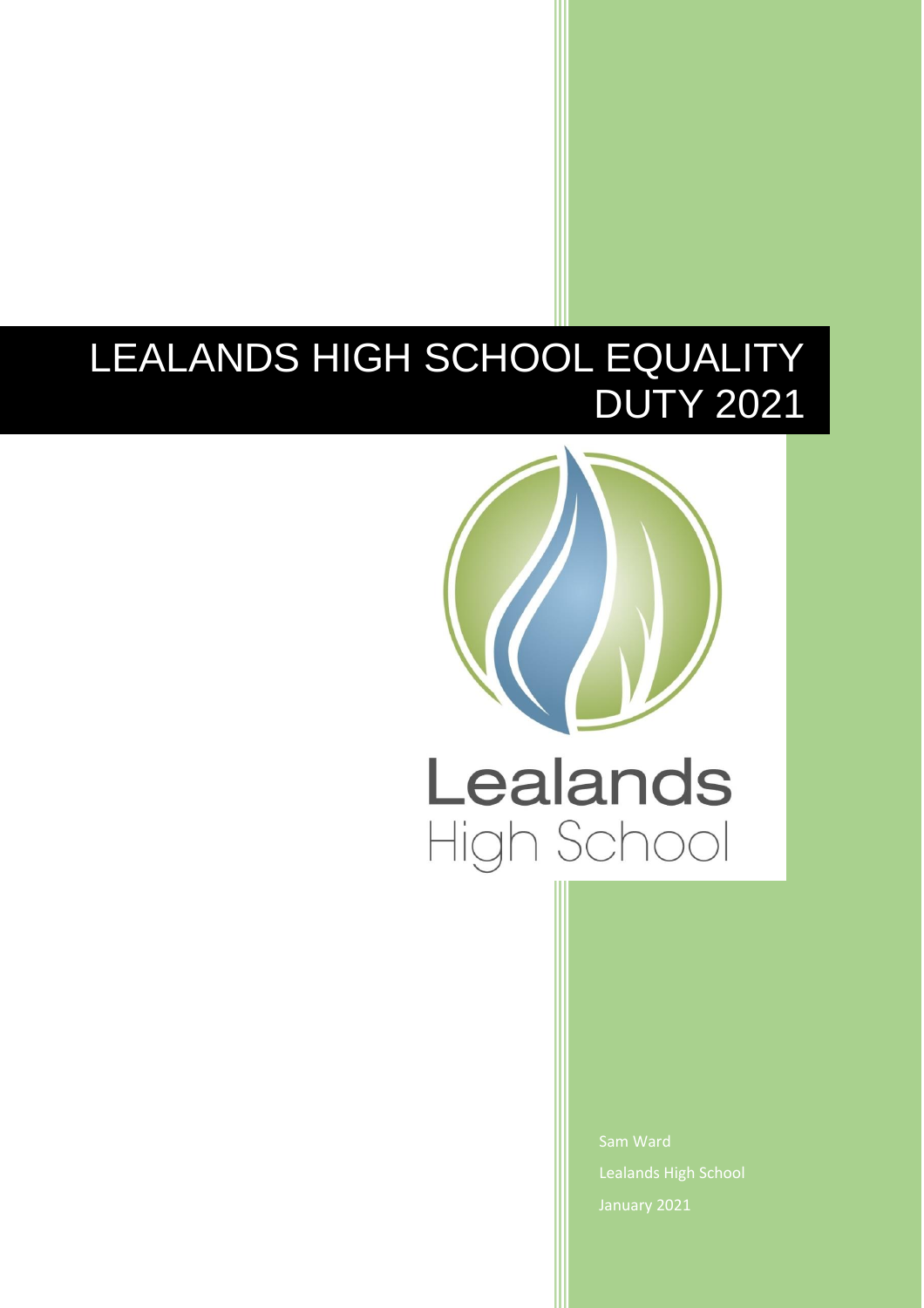|     | <b>Contents</b>                                          | Page           |  |  |
|-----|----------------------------------------------------------|----------------|--|--|
| 1.  | <b>Vision and Values</b>                                 | $\overline{2}$ |  |  |
| 2.  | Legislation and Guidance                                 | $\overline{2}$ |  |  |
| 3.  | Roles and Responsibilities                               | 3              |  |  |
| 4.  | <b>Eliminating Discrimination</b>                        | 4              |  |  |
| 5.  | Advancing Equality of Duty                               | $\overline{4}$ |  |  |
| 6.  | <b>Fostering Good Relations</b>                          |                |  |  |
| 7.  | <b>Equality Considerations in Decision Making</b>        |                |  |  |
| 8.  | Legal Background                                         |                |  |  |
| 9.  | <b>School Context and Population Statistics</b>          |                |  |  |
|     | <b>Protected Characteristics</b>                         | 9              |  |  |
|     | <b>Disability</b><br>$\bullet$                           | 10             |  |  |
|     | Race<br>$\bullet$                                        | 12             |  |  |
|     | Sex<br>$\bullet$                                         | 15             |  |  |
|     | Religion and belief<br>$\bullet$                         | 16             |  |  |
|     | Sexual Orientation and Gender Re-assignment<br>$\bullet$ | 17             |  |  |
| 10. | Lealands High School Equality Objectives                 | 19             |  |  |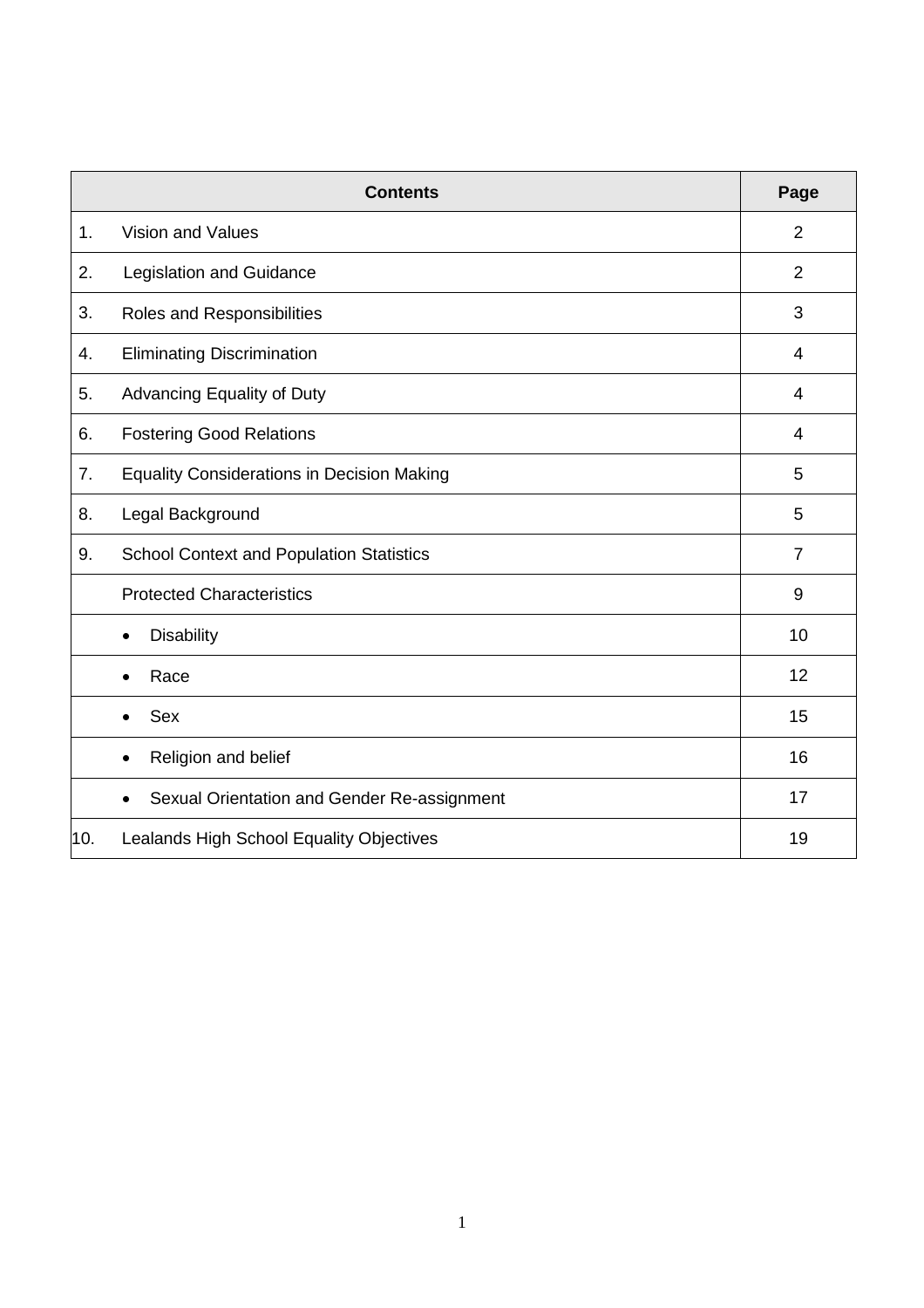#### **1. Vision and Values**

Lealands High School aims to meet its obligations under the public sector equality duty by having due regard to the need to:

- eliminate discrimination and other conduct that is prohibited by the Equality Act 2010;
- advance equality of opportunity between people who share a protected characteristic and people who do not share it;
- foster good relations across all characteristics between people who share a protected characteristic and people who do not share it.

Lealands High School is committed to promoting diversity, equality of opportunity and community cohesion for all staff and students. We will provide a challenging and diverse approach to learning to support all our students to develop as members of society in which intellectual, practical, interpersonal and technical skills are all important. Our Equality Duty document sets out our vision and how we plan to achieve this in relation to all protected characteristics (as given in "The Equality Act 2010 and schools" DFE publication, May 2014). We work to ensure that everyone is treated fairly and with respect in a safe and secure environment.

The core values which underpin our work are that:

- All of our students, parents and staff are respected as individuals, taking account of race, sex, religion or belief; disability; sexual identity or orientation; gender identity or reassignment; being pregnant or having recently had a baby; marital or civil partnership status and age;
- Lealands High School respects, values and celebrates the cultural and religious diversity in our school and wider community. We try to ensure that people from different groups are consulted and involved in decisions, for example, parents/carers through parent workshops and surveys and students through our Student Voice arrangements.
- All of our students have the right to enjoy equal access to a high quality and relevant curriculum and recognise that for some, extra support is needed to help them achieve and be successful.
- We will strive to provide support to individuals or groups who require something extra to meet their needs and understand that treating people equally does not always involve treating them exactly the same. Reasonable adjustments may also be made to ensure that, where possible, everyone can participate equally in school life.
- We include parents and carers as an integral part of the school community and strive to involve them as much as possible.

#### **2. Legislation and Guidance**

This document meets the requirements under the following legislation:

**[The Equality Act 2010,](http://www.legislation.gov.uk/ukpga/2010/15/contents)** which introduced the public sector equality duty and protects people from discrimination.

**[The Equality Act 2010 \(Specific Duties\) Regulations 2011,](http://www.legislation.gov.uk/uksi/2011/2260/contents/made)** which requires schools to publish information to demonstrate how they are complying with the public sector equality duty and to publish equality objectives.

This document is also based on Department for Education (DfE) guidance: **[The Equality](https://www.gov.uk/government/uploads/system/uploads/attachment_data/file/315587/Equality_Act_Advice_Final.pdf)  [Act 2010 and schools.](https://www.gov.uk/government/uploads/system/uploads/attachment_data/file/315587/Equality_Act_Advice_Final.pdf)**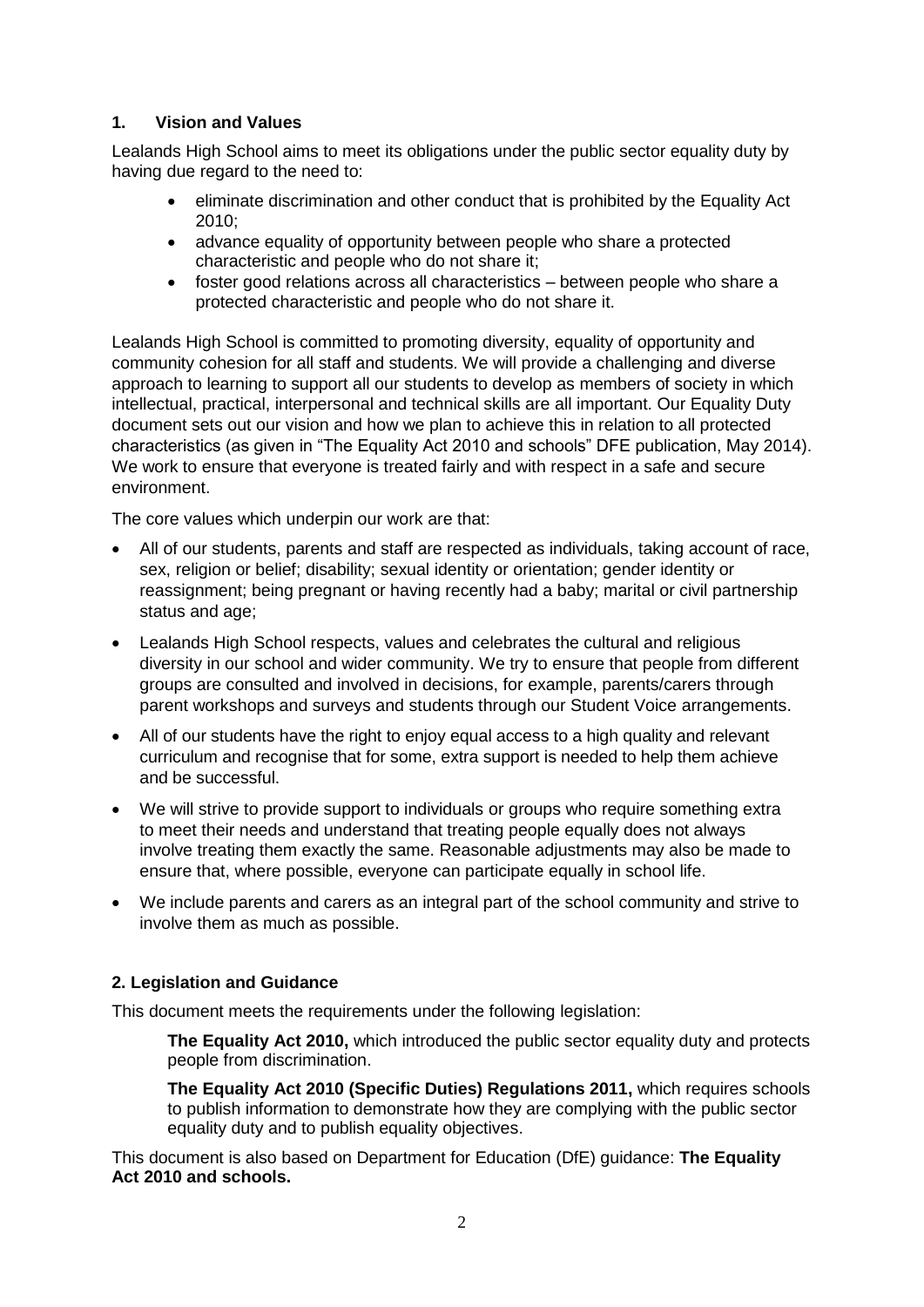We welcome our specific duties to publish information about our school population; to explain how we have due regard for equality; and to publish equality objectives which show how we plan to tackle particular inequalities or disadvantages.

Meeting our duties to promote community cohesion, and the spiritual, moral, social and cultural development of students, supports how we meet the needs of different groups of students and how we foster good relations.

We welcome the emphasis in the Ofsted inspection framework on the importance of narrowing the gaps in achievement which affect, amongst others:

- students from certain races, ethnic and cultural backgrounds;
- students who are supported by the student premium due to disadvantage;
- students who are disabled;
- students who have special educational needs;
- boys in certain subjects and girls in certain other subjects.

#### **3. Roles and Responsibilities**

The governing body will:

Ensure that the equality information and objectives as set out in this statement are published and communicated throughout the school, including to staff, students and parents, and that they are reviewed and updated at least once every four years.

Delegate responsibility for monitoring the achievement of the objectives on a daily basis to the Headteacher.

The equality link governors are Paul Troughton (chair) and Stella Akaboye (Parent Governor). They will:

Meet with the designated member of staff for equality and other relevant staff members every year to discuss any issues and how these are being addressed;

Ensure they're familiar with all relevant legislation and the contents of this document.

Attend appropriate equality and diversity training.

Report back to the full governing body regarding any issues.

The Headteacher will:

Promote knowledge and understanding of the equality objectives amongst staff and students.

Monitor success in achieving the objectives and report back to governors.

The designated member of staff for equality is Sam Ward. He will:

Support the Headteacher in promoting knowledge and understanding of the equality objectives amongst staff and students.

Meet with the equality link governor every year to raise and discuss any issues.

Support the Headteacher in identifying any staff training needs, and deliver training as necessary.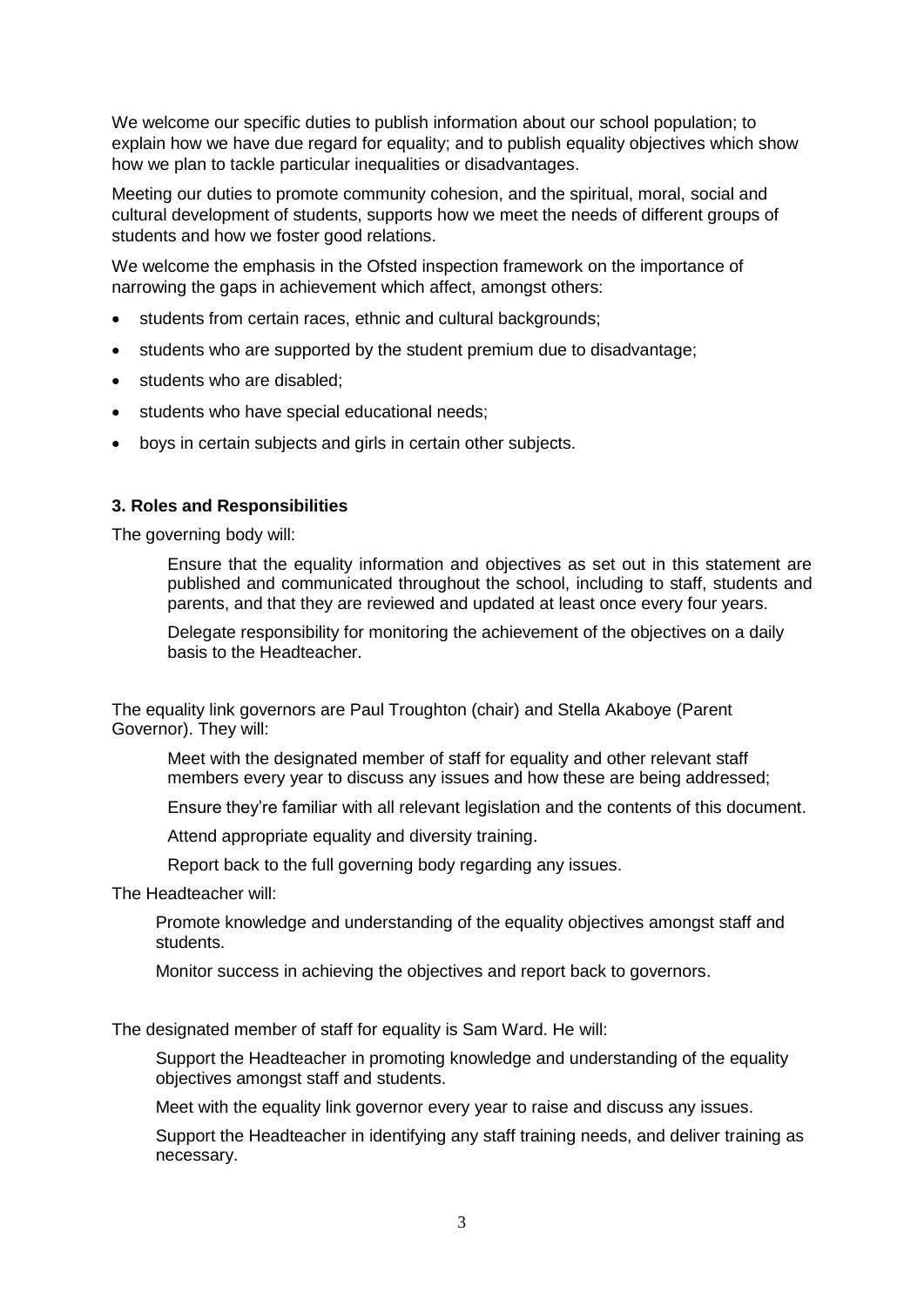All school staff are expected to have regard to this document and to work to achieve the objectives.

#### **4. Eliminating Discrimination**

The school is aware of its obligations under the Equality Act 2010 and complies with nondiscrimination provisions.

Where relevant, our policies include reference to the importance of avoiding discrimination and other prohibited conduct.

Staff and governors are regularly reminded of their responsibilities under the Equality Act, for example during meetings. Where this has been discussed during a meeting it is recorded in the meeting minutes.

New staff receive training on the Equality Act as part of their induction and the policy is referred to during relevant ongoing CPD training for staff during the year.

The school has a member of staff for monitoring equality issues, and an equality link governor. They regularly liaise regarding any issues and make senior leaders and governors aware of these as appropriate.

#### **5. Advancing equality of opportunity.**

As set out in the DfE guidance on the Equality Act, the school aims to advance equality of opportunity by:

Removing or minimising disadvantages suffered by people which are connected to a particular characteristic they have (e.g. students with disabilities, or gay students who are being subjected to homophobic bullying).

Taking steps to meet the particular needs of people who have a particular characteristic (e.g. enabling Muslim students to pray at prescribed times).

Encouraging people who have a particular characteristic to participate fully in any activities (e.g. encouraging all students to be involved in the full range of school societies).

In fulfilling this aspect of the duty, the school will:

Publish attainment data each academic year showing how students with different characteristics are performing.

Analyse the above data to determine strengths and areas for improvement, implement actions in response and publish this information.

Make evidence available identifying improvements for specific groups (e.g. declines in incidents of homophobic or transphobic bullying).

Publish further data about any issues associated with particular protected characteristics, identifying any issues which could affect our own students.

#### **6. Fostering good relations.**

The school aims to foster good relations between those who share a protected characteristic and those who do not share it by:

Promoting tolerance, friendship and understanding of a range of religions and cultures through different aspects of our curriculum. This includes teaching in RE/citizenship (CitRs) and personal, social, health and economic (PSHE) education, but also activities in other curriculum areas. For example, as part of teaching and learning in English/reading, students will be introduced to literature from a range of cultures.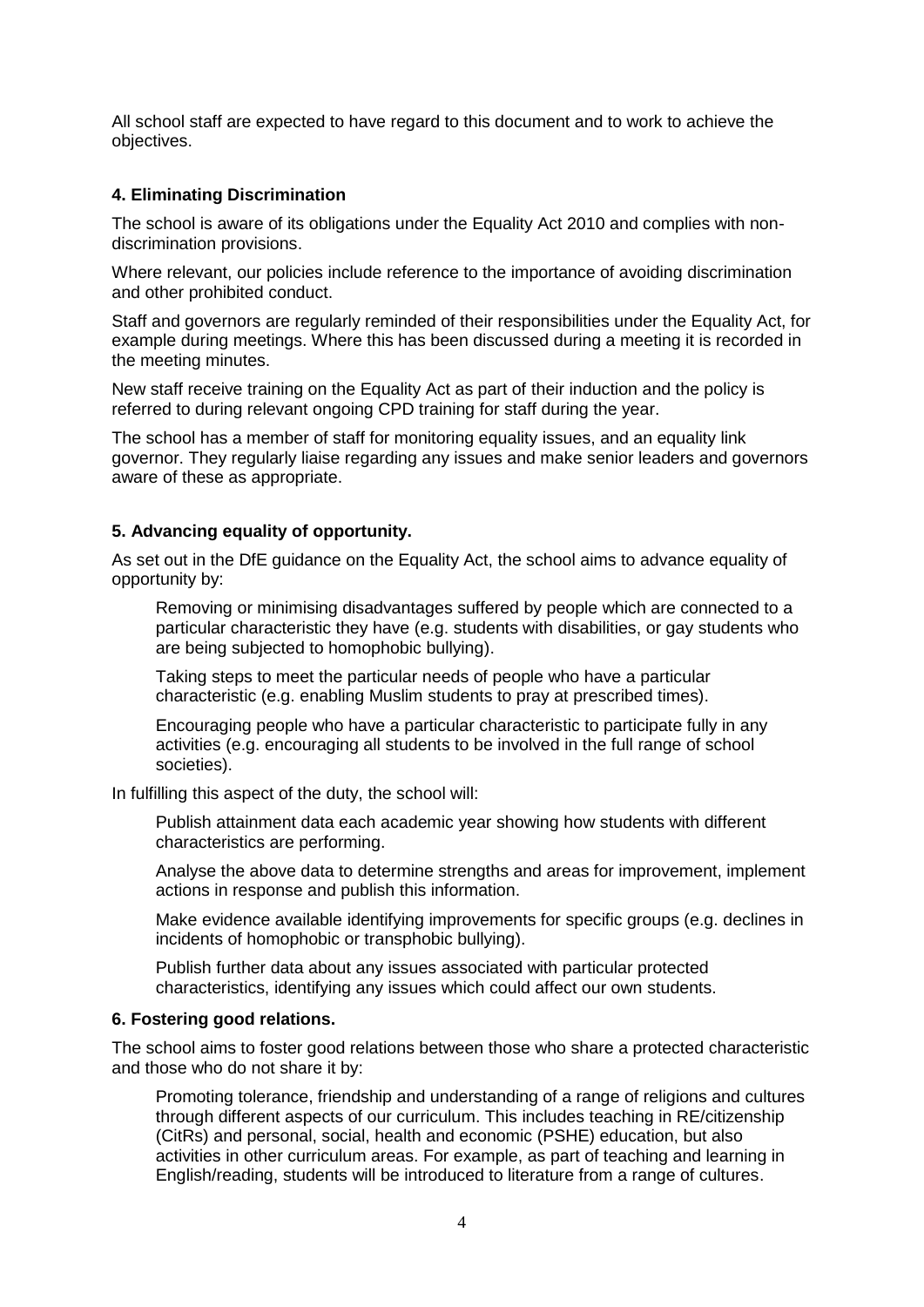Holding assemblies dealing with relevant issues. Students will be encouraged to take a lead in such assemblies and we will also invite external speakers to contribute.

Working with our local community. This includes inviting leaders of local faith groups to speak at assemblies, and organising school trips and activities based around the local community.

Encouraging and implementing initiatives to deal with tensions between different groups of students within the school. For example, our school student voice group has representatives from different year groups and is formed of students from a range of backgrounds. All students are encouraged to participate in the school's activities, such as sports clubs. We also work with parents to promote knowledge and understanding of different cultures.

We have developed links with people and groups who have specialist knowledge about particular characteristics, which helps inform and develop our approach.

#### **7. Equality considerations in decision making.**

The school ensures it has due regard to equality considerations whenever significant decisions are made.

The school always considers the impact of significant decisions on particular groups. For example, when a school trip or activity is being planned, the school considers whether the trip:

- cuts across any religious holidays;
- is accessible to students with disabilities:
- has equivalent facilities for boys and girls.

The duty to have 'due regard' to equality considerations means that whenever significant decisions are being made or policies developed, thought must be given to the equality implications.

Decision makers in Lealands are aware of the duty to have 'due regard' when making a decision or taking action and assess whether it may have implications for people with particular characteristics.

We consider equality implications before and at the time we develop policy and take decisions, not as an afterthought. We recognise the need to keep them under review on a continuous basis.

The PSED is integrated into the school's functions, and the analysis necessary to comply with the duty is carried out seriously and with an open mind. We do not delegate this responsibility to anyone else.

The school recognises its duty to consider the equality implications of any major decision we make and to ask ourselves relevant questions related to equalities. Sam Ward (Deputy Headteacher) is responsible for ensuring this happens and is recorded.

#### **8. Legal Background**

#### **The duties that underpin our scheme**

Lealands High School is committed to meeting its public sector statutory duties as detailed below. We understand that the duties apply to service delivery and employment and staff management as well as policy development and implementation.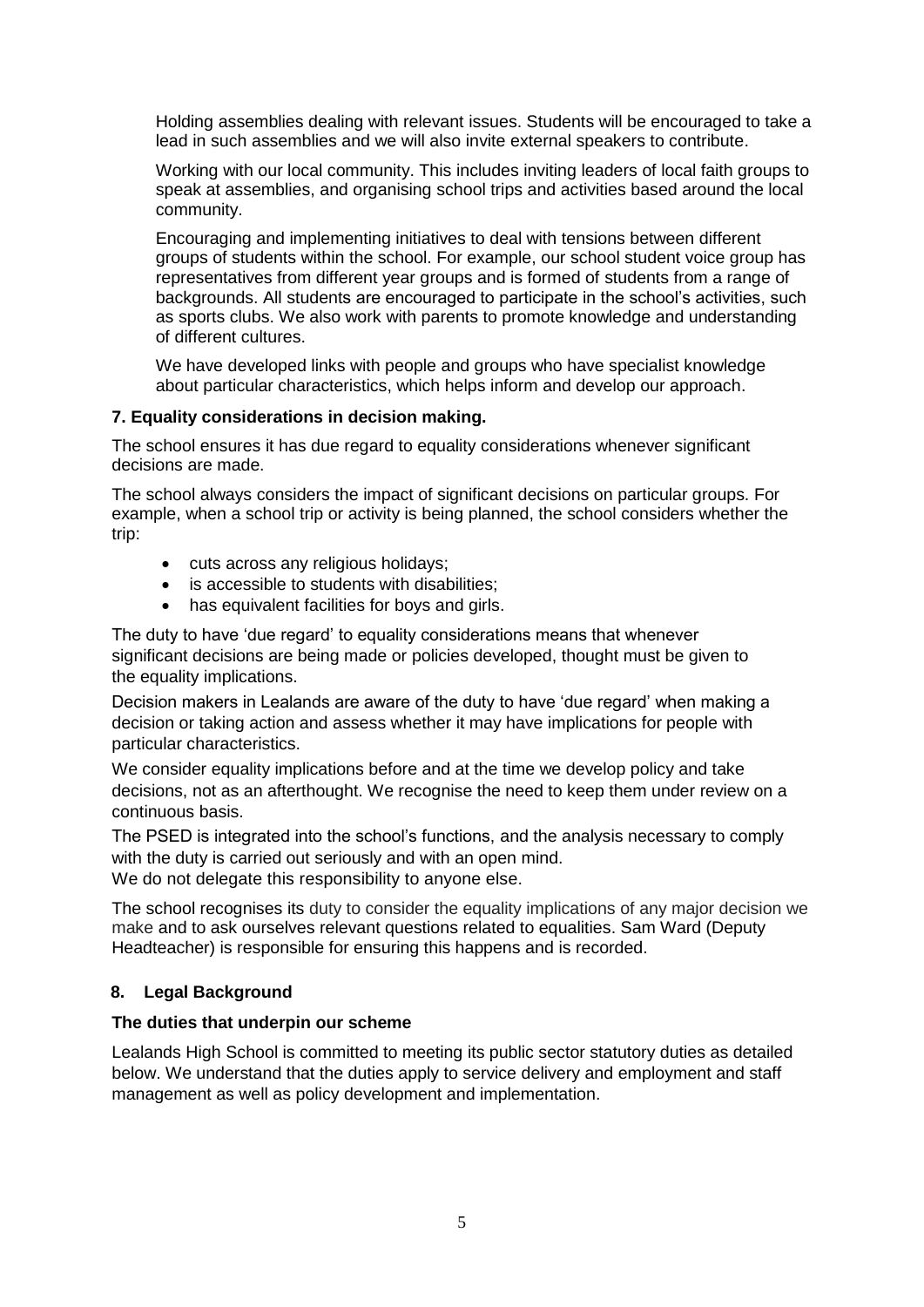## **The Equality Act 2010**

This aims to harmonise the various Acts and Regulations (see below) which form the basis of antidiscrimination law in the UK. This Act replaces approximately 116 Acts of Parliament, regulations, and codes of practice.

## **9. School Context and Population Statistics (October 2020)**

#### **The characteristics of our school: A brief description of our school and its community setting:**

- Lealands High School is an 11-16 foundation school which aims to retain its identity as a Specialist Sports College. It is situated on a site with large playing fields just inside the Luton boundary, near to the open country of the Sundon Hills. The school's catchment area serves the Sundon Park, Hockwell Ring and Toddington Road areas on the northwest outskirts of the town.
- Luton is a multi-cultural and multi-faith area, with a wide diversity of ethnicities living in close proximity to one another. Lealands is, therefore, characterised by a strong spirit of community and staff, and current and former students, and their families, recognise this special dimension. Every member of our school community feels a sense of belonging and is valued.
- Ours is an inclusive school which provides similar life opportunities for all learners regardless of their background. The diversity of heritage of all of our students is recognised and appreciated through the curriculum we are teaching and is evident in the students' learning as a part of every student's emerging and changing identity.
- There are currently 1013 students on roll, of which 506 (50%) are male and 507 (50%) are female.
- The proportion of students eligible for Student Premium funding currently stands at 37%. The catchment area of Lealands Highs includes areas that ranked between the 20% - 40% most deprived areas in the country in 2019.
- The proportion of students who have English as an Additional Language is 23.8%.
- The proportion of students with a statement of special educational needs (EHCP) is 1.8% with a further 12.7% on the SEN support register.
- The proportion of White British students stands at 36% with significant numbers of students from the following ethnic groups: Black Caribbean 8.4%; White & Black Caribbean 7% and Black African 9.7%.
- Students enter the school with prior attainment below and in some years significantly below the national average.
- Absence rates were 5.1% in 2020 with persistent absence at 12.5%.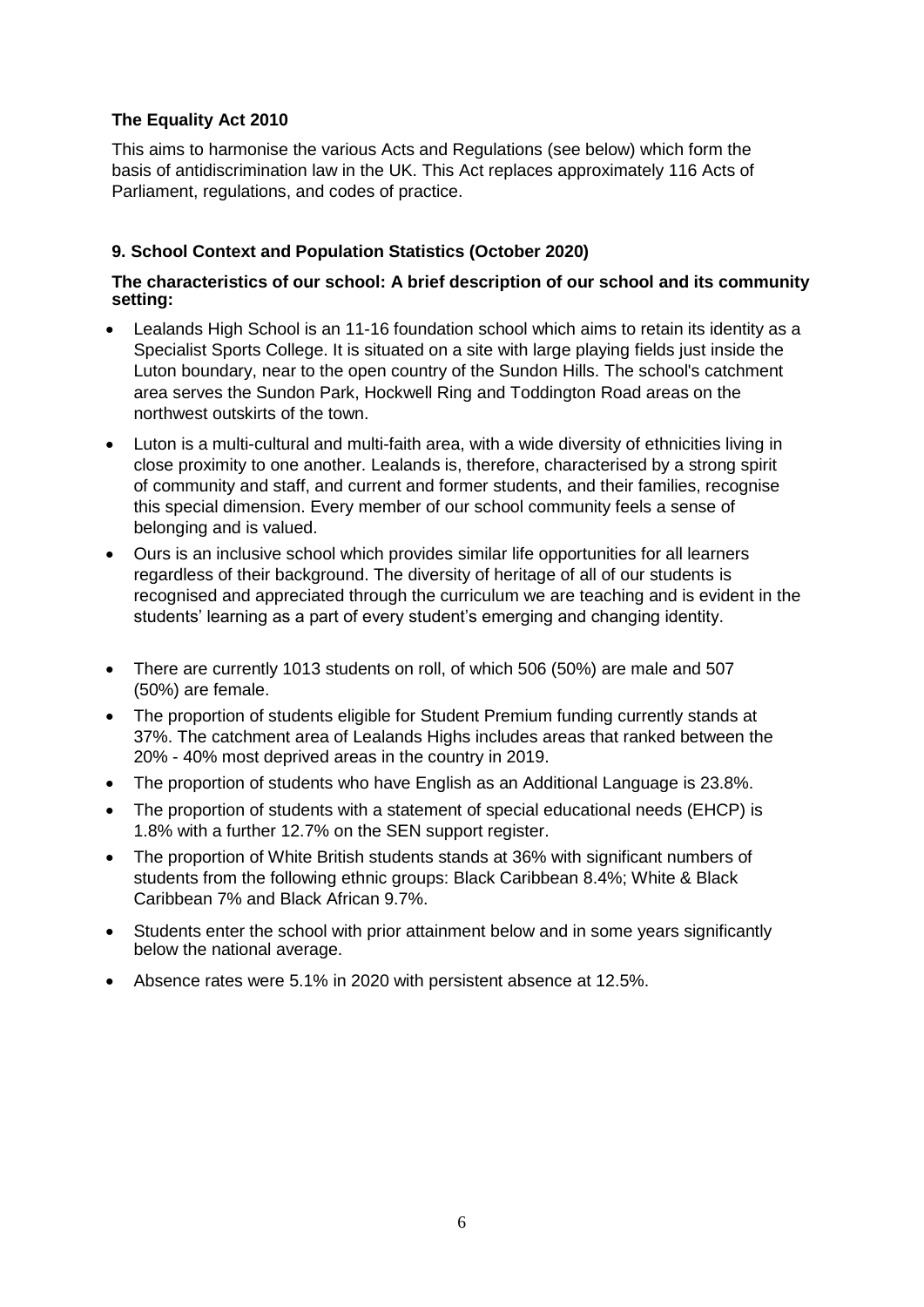# **CHARACTERISTIC BREAKDOWN SEPTEMBER 2020**

|              | <b>Boys</b> | <b>Girls</b> | <b>Total</b> |
|--------------|-------------|--------------|--------------|
|              | 108         | 104          | 212          |
|              | 102         | 100          | 202          |
|              | 96          | 103          | 199          |
|              | 98          | 101          | 199          |
|              | 102         | 99           | 201          |
| <b>TOTAL</b> | 506         | 507          | 1013         |

| Number of teaching staff    | 70 | 37 female and 33 male |
|-----------------------------|----|-----------------------|
| Number of associate staff   | 45 | 40 female and 5 male  |
| Number of governors         |    | 3 female and 4 male   |
| Disabled staff (registered) | 5  |                       |

# **Ethnic breakdown of student population**

|                                  | Year <sub>7</sub> | Year 8         | Year 9 | Year 10                  | Year 11                  | <b>Total</b> | %       |
|----------------------------------|-------------------|----------------|--------|--------------------------|--------------------------|--------------|---------|
| Any other Black background       | $\overline{2}$    | 1              | 4      | 5                        | $\overline{2}$           | 14           | 1.3%    |
| Any other ethnic group           | $\overline{2}$    | 3              | 1      | 1                        | $\overline{\mathcal{L}}$ | 9            | 0.8%    |
| Any other mixed background       | 7                 | 6              | 6      | 4                        | 3                        | 26           | 2.5%    |
| <b>Bangladeshi</b>               | 9                 | $\overline{7}$ | 8      | $\overline{7}$           | 7                        | 38           | 3.7%    |
| <b>Black - African</b>           | 21                | 26             | 14     | 17                       | 21                       | 99           | 9.7%    |
| <b>Black Caribbean</b>           | 13                | 22             | 11     | 21                       | 19                       | 86           | 8.4%    |
| <b>Chinese</b>                   | 0                 | 0              | 0      | 0                        | 1                        | $\mathbf{1}$ | $< 1\%$ |
| Indian                           | 4                 | 8              | 4      | $\overline{2}$           | $\overline{2}$           | 20           | 1.9%    |
| Kashmiri other                   | 0                 | $\Omega$       | 0      | 0                        | 1                        | $\mathbf{1}$ | $< 1\%$ |
| <b>Other Asian</b>               | 4                 | 3              | 6      | 5                        | 3                        | 21           | 2.0%    |
| Pakistani                        | 17                | 11             | 14     | 16                       | 11                       | 69           | 6.8%    |
| <b>Refused</b>                   | 5                 | 4              | 9      | 3                        | 6                        | 27           | 2.6%    |
| <b>White - British</b>           | 71                | 77             | 73     | 61                       | 83                       | 365          | 3.5%    |
| White - Irish                    | $\Omega$          | 0              | 1      | $\mathcal{P}$            | 0                        | 3            | 0.2%    |
| <b>White Other</b>               | 26                | 20             | 23     | 27                       | 18                       | 114          | 11.2%   |
| <b>White and Asian</b>           | 7                 | 5              | 6      | 5                        | $\mathcal{P}$            | 25           | 2.4%    |
| <b>White and Black African</b>   | $\mathcal{P}$     | 5              | 9      | $\overline{\phantom{a}}$ | 5                        | 23           | 2.2%    |
| <b>White and Black Caribbean</b> | 11                | 11             | 16     | 19                       | 14                       | 71           | 7%      |
| Total                            | 201               | 209            | 205    | 197                      | 200                      | 1013         |         |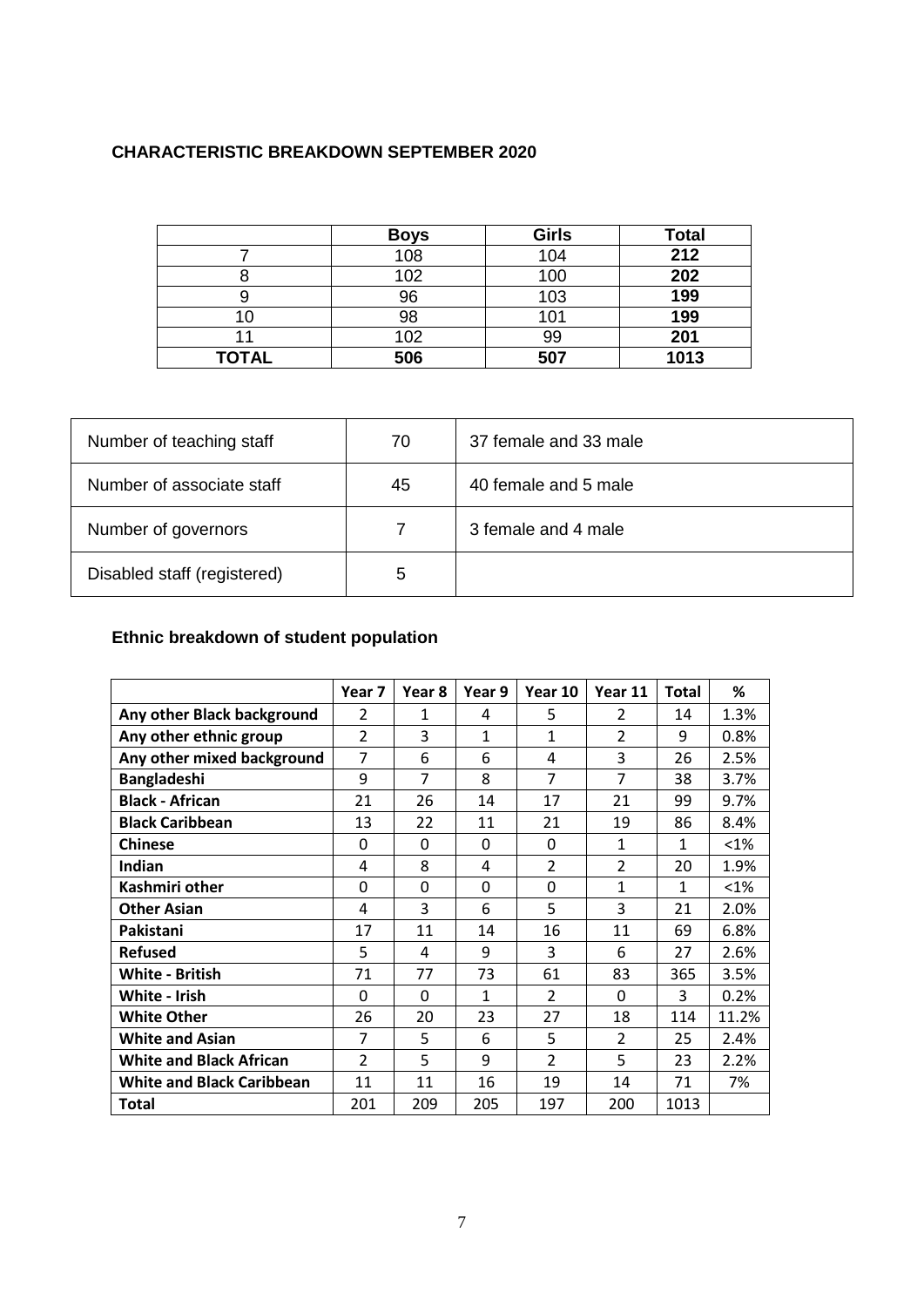|                          | Year 7         | Year 8   | Year 9         | Year 10        | Year 11        | <b>Total</b> | ℅       |
|--------------------------|----------------|----------|----------------|----------------|----------------|--------------|---------|
| <b>7th Day Adventist</b> | 0              | 0        | 0              | $\mathfrak{p}$ | 1              | 3            | 0.2%    |
| <b>Buddhist</b>          | 0              | 0        | 0              | 0              | $\overline{2}$ | 2            | 0.1%    |
| Christian                | 58             | 81       | 77             | 70             | 77             | 363          | 35.8%   |
| Hindu                    | $\mathcal{P}$  | 4        | 6              | 4              | 3              | 19           | 1.8%    |
| <b>Jehovah's Witness</b> | $\overline{2}$ | 7        | 5              | 7              | 4              | 25           | 2.4%    |
| <b>Methodist</b>         | 0              | 0        | $\mathbf{1}$   | 1              | $\overline{2}$ | 4            | 0.3%    |
| <b>Muslim</b>            | 50             | 38       | 34             | 36             | 32             | 190          | 18.7%   |
| <b>No Religion</b>       | 73             | 62       | 61             | 55             | 58             | 309          | 30.5%   |
| <b>Other Religion</b>    | 0              | 3        | $\overline{2}$ | 5              | 1              | 11           | 1.8%    |
| <b>Refused</b>           | 1              | $\Omega$ | 0              | $\Omega$       | 0              | 1            | $< 1\%$ |
| <b>Roman Catholic</b>    | 12             | 13       | 17             | 16             | 20             | 78           | 7.6%    |
| <b>Sikh</b>              | 3              | 1        | $\overline{2}$ | 1              | 0              | 7            | 0.6%    |
| <b>Total</b>             | 201            | 209      | 205            | 197            | 200            | 1013         |         |

# **Religious Character – Lealands is non-denominational**

# **SEN Register**

|                    | Year 7 | Year 8 | Year 9 | Year 10 | Year 11 | <b>Total</b> | %     |
|--------------------|--------|--------|--------|---------|---------|--------------|-------|
| <b>EHCP</b>        |        |        |        |         |         | 19           | 1.8%  |
| <b>SEN Support</b> | 29     | 29     |        | 27      | 21      | 131          | 12.7% |
| <b>Total</b>       | 33     | 36     |        | 28      | 22      | 150          | 14.8% |

# **Special Educational Needs Type**

|                                                   | Year 7         | Year 8   | Year 9 | Year 10 | Year 11        | <b>Total</b> | %       |
|---------------------------------------------------|----------------|----------|--------|---------|----------------|--------------|---------|
| <b>Autistic Spectrum Disorder</b>                 | 2              | 8        | 4      | 5       | 2              | 21           | 1.9%    |
| <b>Behaviour, Emotional and Social Difficulty</b> | 0              | 1        | 0      | 0       | 1              | 2            | 0.2%    |
| <b>Hearing Impairment</b>                         | 0              | 0        | 0      | 3       | 1              | 4            | 0.4%    |
| <b>Moderate Learning Difficulty</b>               | 7              | 12       | 14     | 7       | 7              | 47           | 4.5%    |
| <b>No Specialist Assessment</b>                   | 8              | 1        | 1      | 2       | 1              | 13           | 1.2%    |
| <b>Other Difficulty/Disability</b>                | 8              | 1        | 2      | 4       | 0              | 12           | 1.1%    |
| <b>Physical Disability</b>                        | $\overline{2}$ | $\Omega$ | 1      | 2       | $\overline{2}$ | 7            | 0.6%    |
| <b>Severe Learning Difficulty</b>                 | 0              | 0        | 2      | 0       | 0              | 2            | 1.9%    |
| <b>Social, Emotional and Mental Health</b>        | 3              | 9        | 9      | 6       | 10             | 37           | 3.5%    |
| <b>Specific Learning Difficulty</b>               | 4              | 4        | 6      | 12      | 8              | 34           | 3.3%    |
| Speech, Language or Communication Need            | 10             | 8        | 5      | 5       | $\overline{2}$ | 30           | 2.9%    |
| <b>Vision Impairment</b>                          | 0              | $\Omega$ | 0      | 0       | 1              | 1            | $< 1\%$ |
| Total                                             | 44             | 44       | 44     | 43      | 35             | 210          |         |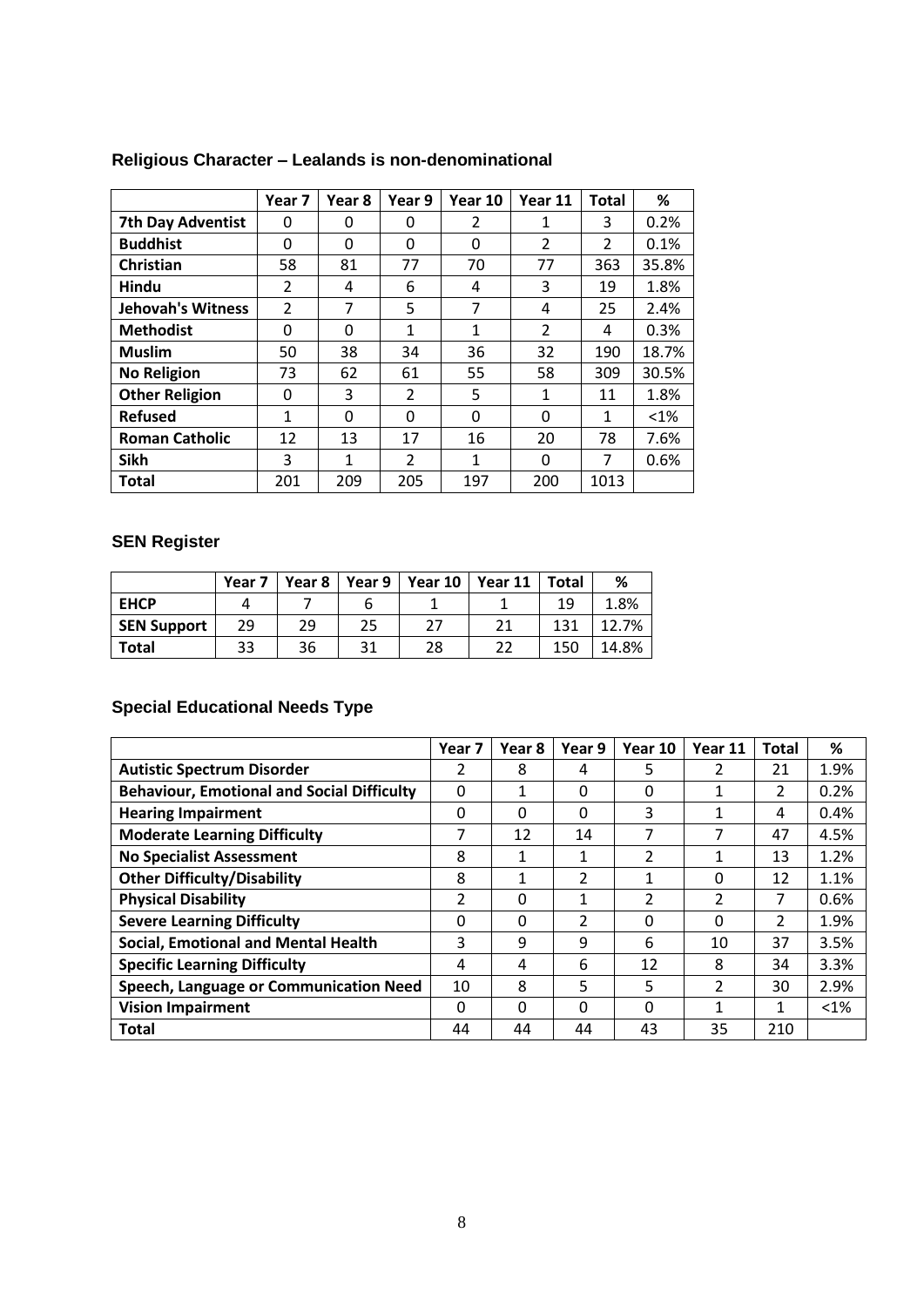| Significant partnerships,<br>extended provision, etc. | <b>Luton Futures</b><br>(Ashcroft High School, Stopsley High School, Woodlands<br>Secondary School and Ace @ The Hub))<br><b>Lea Springs</b><br>(Parklea Primary, Pirton Hill Primary and Leagrave Primary)<br><b>University of Bedfordshire</b><br><b>Chiltern Training Group</b> |
|-------------------------------------------------------|------------------------------------------------------------------------------------------------------------------------------------------------------------------------------------------------------------------------------------------------------------------------------------|
| Awards, accreditations,<br>specialist status          | <b>Sports College Specialist Status</b><br>Sportsmark<br>Healthy Schools Award (Enhanced Status)<br>Duke of Edinburgh Accredited Centre                                                                                                                                            |

#### **2019 Leavers attainment data by Group**

| Group                           | P <sub>8</sub> | <b>Basics 5+</b> | <b>Basics 4+</b> | P8 Eng  | <b>P8 Maths</b> |
|---------------------------------|----------------|------------------|------------------|---------|-----------------|
| <b>Males</b>                    | $-0.03$        | 26.5%            | 56.9%            | 0.00    | 0.51            |
| Females                         | 0.73           | 49.0%            | 67.0%            | 0.69    | 0.74            |
| <b>EAL</b>                      | 0.5            | 38.2%            | 65.6%            | 0.73    | 0.92            |
| SEN K - SEN Support             | $-0.38$        | 13.8%            | 31.0%            | $-0.45$ | 0.34            |
| SEN E - (EHCP)                  | $-0.69$        | 0.0%             | 20.0%            | $-0.86$ | $-0.50$         |
| <b>Black Caribbean</b>          | 0.65           | 51.9%            | 85.2%            | 0.94    | 1.04            |
| Mixed White and Black Caribbean | 0.13           | 31.3%            | 43.8%            | 0.23    | 0.1             |
| <b>Black African</b>            | 0.39           | 42.1%            | 73.7%            | 0.61    | 0.99            |
| <b>White British</b>            | $-0.07$        | 32.5%            | 55.4%            | $-0.02$ | 0.34            |

#### **The Protected characteristics**

It establishes nine strands, to be known as the nine protected characteristics. These are, in alphabetical order (7 apply to students and 9 apply to staff\*):

- a) Age.\*
- b) Disability.
- c) Race.
- d) Sex.
- e) Gender reassignment.
- f) Religion or belief.
- g) Marriage and civil partnership.\*
- h) Pregnancy or maternity.
- i) Sexual orientation.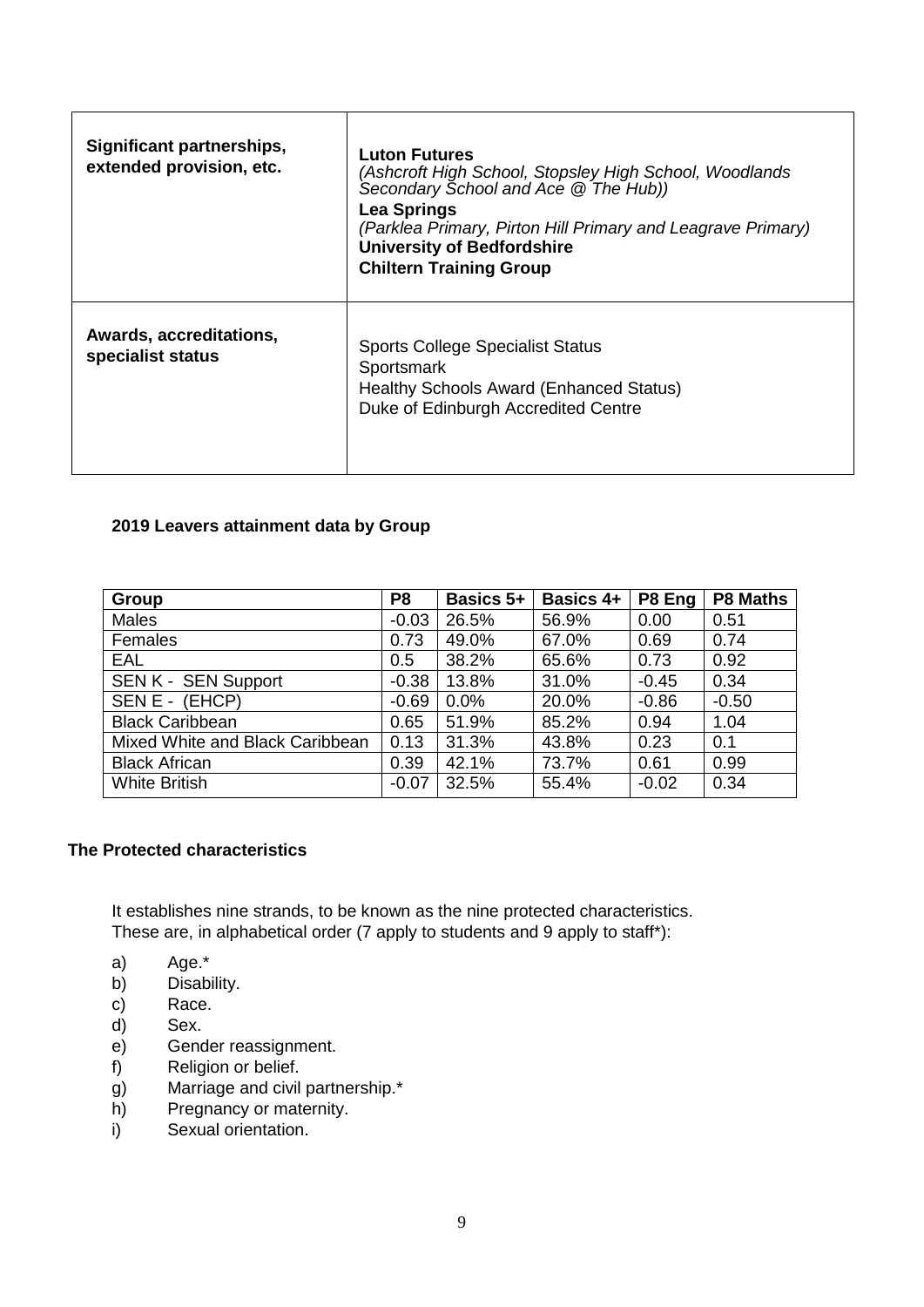The Equality Act protects people from discrimination on the basis of protected characteristics. Every person has several of the protected characteristics, so the Act protects everyone against unfair treatment.

The information below is a summary of how we have due regard to the need to eliminate discrimination, harassment and victimisation. Please contact us if you would like to see copies of any of our school policies.

In this document we provide some more detailed information and examples in relation to the duty for the protected characteristics of: sex, race, disability, religion or belief, sexual orientation and gender identity/reassignment. Less detail is given here to some other protected characteristics related to students or staff in the school although these are equally important. We have due regard to the duty in relation to age and marital status as well as pregnancy or maternity where these are known to us, but also in tackling discriminatory views and promoting equality regarding these characteristics.

# **b) Disability**

We have a statutory duty to carry out our functions with due regard to the need to:

- promote equality of opportunity;
- eliminate unlawful discrimination;
- **•** eliminate disability-related harassment:
- promote positive attitudes towards disabled people;
- encourage disabled people's participation in public life and activity;
- take steps to take into account people's disabilities;
- foster good relationships.

#### **Summary Information**

We currently have 19 students with an ECHP (1.8% of the cohort). There are 150 students on the SEN Support register (14.8% of the cohort). The percentage of students on the SEN support register is above the national average of 12.1%.

In 2019/20 attendance for these groups was below the whole school figure – (91.7% for students on the SEN register compared with 9.1% for students not on the SEN register).

The number of exclusions allocated to these groups in 2019/20 was above the whole school figure. The exclusions percentage for SEND students was 12.8% compared with 3.8% for students not on the SEN register.

The Progress 8 figure for SEND (K) students in 2020 was -0.38 (-0.69 for Students with an EHCP) compared with the whole school figure of 0.33. The average GCSE Pts score for SEND (K) students in 2020 was 29.83. (18.6 for those with an EHCP) compared with 40.17 for those without SEND. The basics 4+ figure for SEND (K) students was 31% (20% for those with an EHCP) compared to 61.9% for the whole school. There is a significant gap between the two groups.

## **How we advance Equality of Duty**

Our SENCO, Student Support Team and Medical Officer work closely together and with parents/carers to ensure equality and meet the needs of disabled students and those with special educational needs.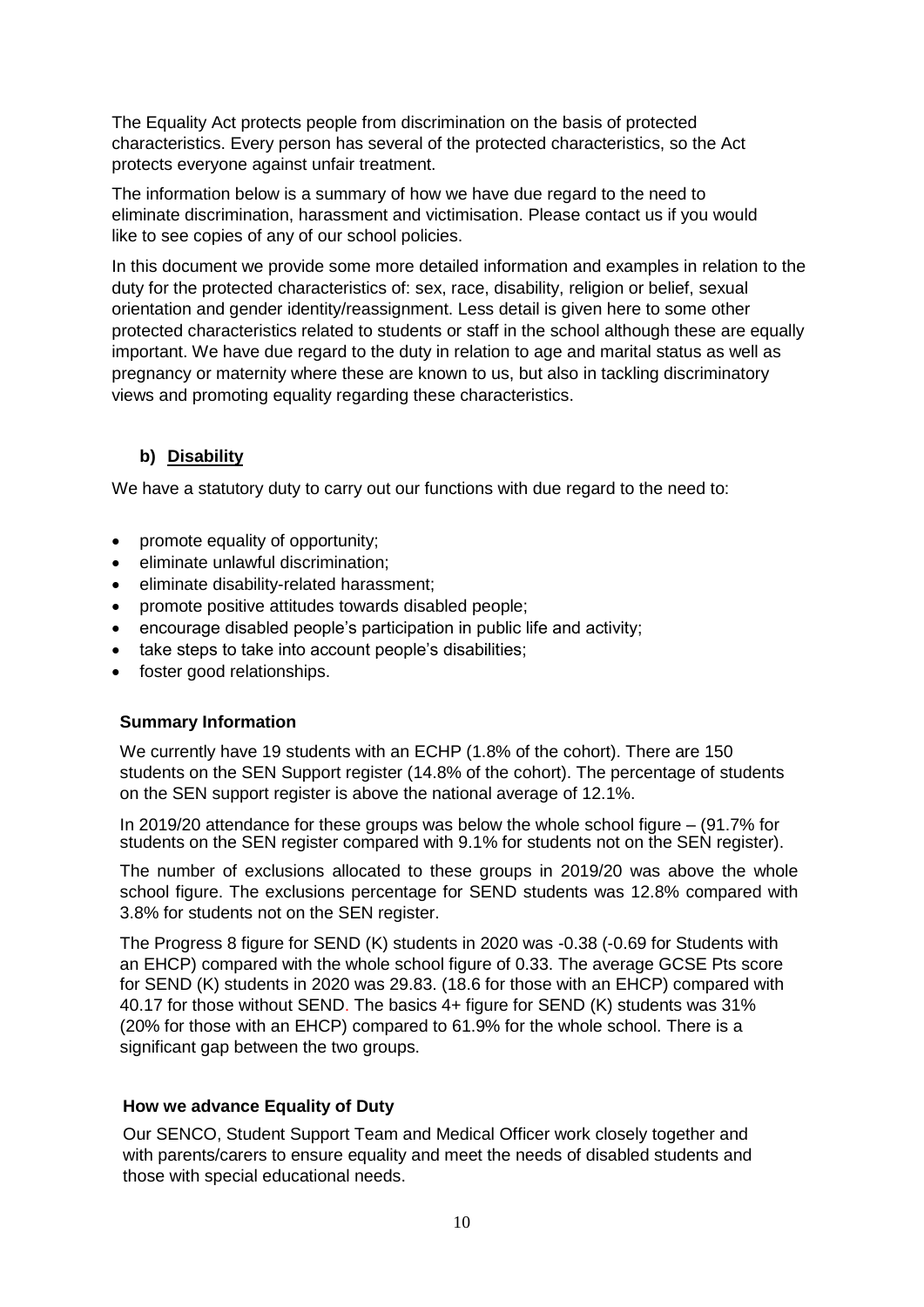We support disabled learners and those with special educational needs by meeting their individual needs.

We take reasonable adjustments to ensure that disabled students and those with special educational needs are not put at a disadvantage compared to other students. We provide laptops, ipads, coloured paper or other relevant resources for students with visual impairments or are identified as being in need of specialist resources to help them achieve.

We involve disabled learners, their families and disabled staff in the changes and improvements we make and consult them on issues affecting them, rather than relying on people acting on their behalf.

We carry out accessibility planning for disabled students that increases the extent to which they can participate in the curriculum, improves the physical environment of the school and increases the availability of accessible information to disabled students. BSF refurbishment has facilitated this.

We provide targeted intervention for students who are working below national expectation through intervention programmes like Reading Wise and 1-1 maths and English Support.

We plan and deliver lessons across the curriculum that promote common values and to help students to value differences and challenge prejudice and stereotyping in relation to disability. Our Citizenship/Religious Studies (CitRs) scheme of work and our Tutor Group programme includes modules related to discrimination, stereotyping, equality, and rights and responsibilities.

We aim to include all students fully in our curriculum and activities so that they work alongside one another positively developing understanding and fostering good relationships.

We work proactively with students to engage them in their social, moral and spiritual development so that they leave Lealands prepared for positive interaction and engagement with disabled members of the community in adult life. Particularly strong at Lealands is the work students do to promote community cohesion and generally strengthen community links, for example disability festivals, Christmas shoebox appeals and charitable work.

The work we do across the curriculum and in extra-curricular activities enables all students to learn about the experiences of disabled people and the discriminatory attitudes they often experience. Our students have taken part in events such as interviewing disabled athletes. Paralympian athletes have visited the school to give inspirational talks to students.

We tackle prejudices and any incidents of bullying based on disability, in line with our school policies.

#### **Impact and Next Steps**

We need to improve the attendance of students on the SEN register and reduce the number of exclusions for these cohorts.

Year 11 students on the SEN register are being closely supported and mentored this year by the Senco and other members of the support team in order to address the concerns related to attendance and exclusions.

We need to ensure that our whole school teaching and learning initiatives fully benefit students who are on the SEN register.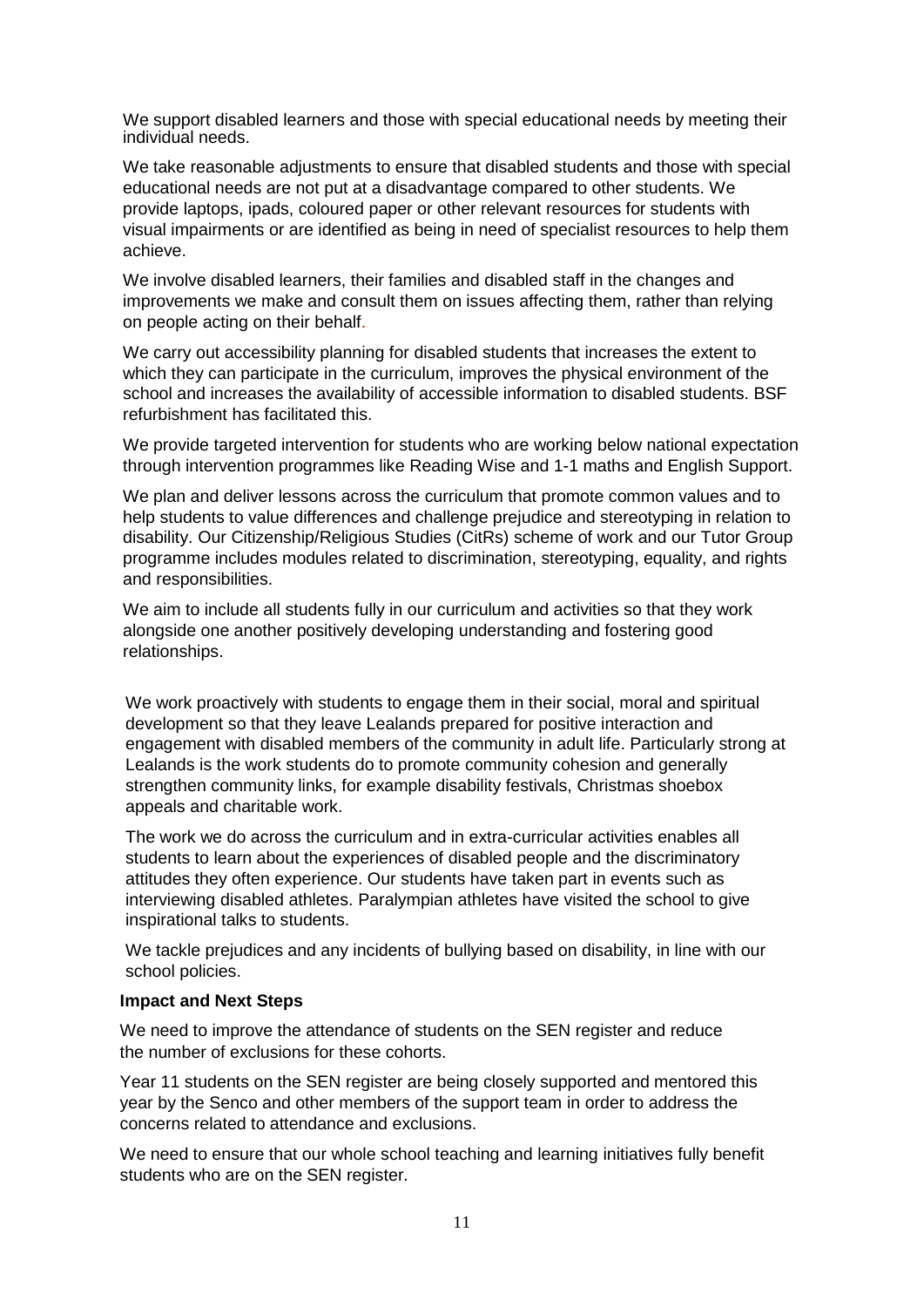We aim to monitor the participation of students with SEND in extra-curricular activities to ensure equal participation. We also need to ensure that students on the SEN register have opportunities for leadership as part of the Student Leadership initiative.

As new technologies become available we will need to ensure that we utilise them to support students with particular needs. For example, the use of sophisticated hearing aids and teaching microphones for students with hearing impairments. We will need to ensure that staff are aware of how to support students with visual and hearing impairments through staff updates and training as necessary.

Ofsted 2017 commented that "the school stands firmly behind its inclusion policy, which supports all of its most vulnerable students to focus on the particular grades they need in order to access the next stage of their education and employment."

# **c) Race (including ethnicity and EAL learners)**

We have a statutory duty to promote race equality with due regard to the need to:

- eliminate unlawful discrimination;
- promote equality of opportunity;
- foster good relations between people of different racial groups.

#### **Summary Information (2019/20)**

The number of students identified as EAL is currently 242 (23.8% of the cohort). In 2019/20 EAL students had an attendance of 95.7% compared with 94.3% for non EAL students.

In 2019/20, the number of exclusions per student achieved by most ethnic groups is also broadly in line or lower that the whole school figure of 5.5%. However, in 2019/20, there was a larger proportion of student within the Mixed Black and White Caribbean group who were excluded – (14%). The next largest group was White British with 6%

White British – 22 exclusions (39.2% of exclusions)

Black Caribbean – 5 exclusions – (8.9% of exclusions)

Mixed White and Black Caribbean – 10 exclusions – (17.8% of exclusions)

The 2019/20 percentage for exclusion of students of groups of any black ethnicity is 7.1%.

The 2019/20 percentage for exclusions of students with an ethnicity other than White British is 5.2%.

The number of exclusions given to EAL students in 2019/20 was 5 (2%) which is well below the percentage for non EAL students of 6.6%.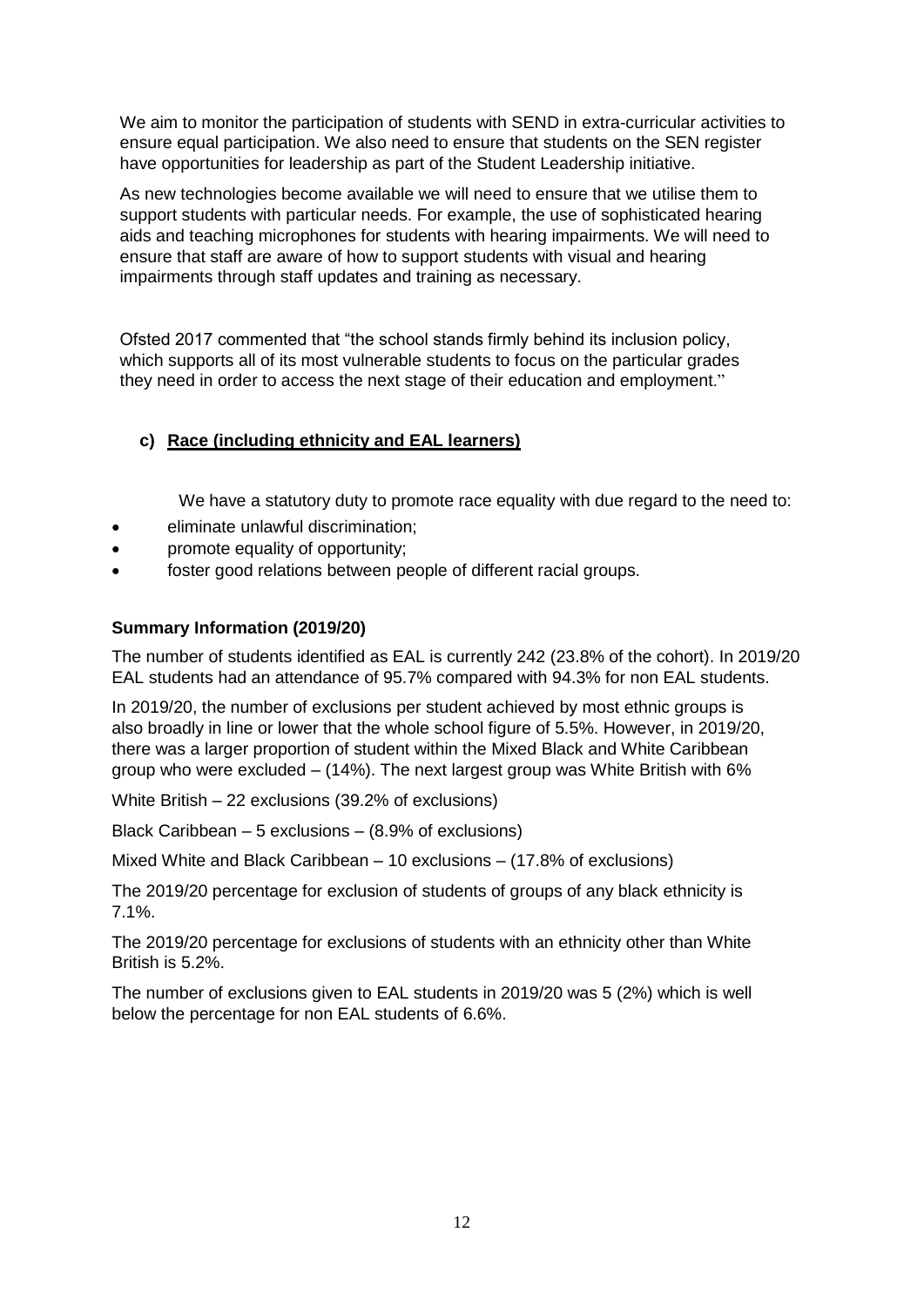The Progress 8 figure for EAL students in 2020 was 0.5 compared with the whole school figure of 0.33. The average GCSE points score for EAL students in 2020 was 43.66 compared with 41.87 for those without EAL. The progress 8 score for students with EAL was 0.5 compared to 0.19 for those without EAL.

648 of our cohort (63.9%) are from an Ethnic Minority background. This is significantly greater than the national average. Significant groups include Black Caribbean (8.4%), Black African (9.7%), Mixed White and Black Caribbean (7%) and Pakistani (6.8%).

Attendance for all ethnicity groups are broadly in line or higher with the whole school figure although the attendance for White and Black Caribbean students is slightly lower.

|                            | <b>Pupils in</b> |                    |
|----------------------------|------------------|--------------------|
| 2019/2020                  | group            | <b>Attendances</b> |
| Any other Black background | 15               | 94.13              |
| Any other ethnic group     | 11               | 97.67              |
| Any other mixed background | 27               | 94.63              |
| Bangladeshi                | 40               | 96.06              |
| Black - African            | 101              | 97.93              |
| <b>Black Caribbean</b>     | 101              | 95.3               |
| Chinese                    | 1                | 100                |
| Indian                     | 23               | 93.48              |
| Kashmiri other             | 1                | 96.69              |
| Other Asian                | 18               | 97.31              |
| Pakistani                  | 64               | 94.44              |
| Refused                    | 24               | 94.09              |
| White - British            | 380              | 94.32              |
| White - Irish              | 4                | 90.92              |
| White Other                | 104              | 95.66              |
| White and Asian            | 22               | 94.77              |
| White and Black African    | 24               | 97.1               |
| White and Black Caribbean  | 78               | 92.17              |

There is a slightly higher progress 8 figure for Black Caribbean students that other cohorts and with white British students not achieving as higher as other cohorts.

Ofsted 2017 commented that "leaders have helped to create a community where diversity is valued and where all students feel they belong… (EAL) students, many of whom joined the school in the early stages of English language acquisition, made very strong progress. This reflects the fact that students who speak English as an additional language achieve extremely well at Lealands High School.

#### **How we advance Equality of Opportunity**

There is one member of staff with overall responsibility for EAL and others within the department who give direct support to these learners. Students identified as requiring support are given a comprehensive induction programme to the school and are allocated a peer buddy. They are expected to participate in lessons with the rest of the school population as soon as possible. Support is then provided in the base room and in-class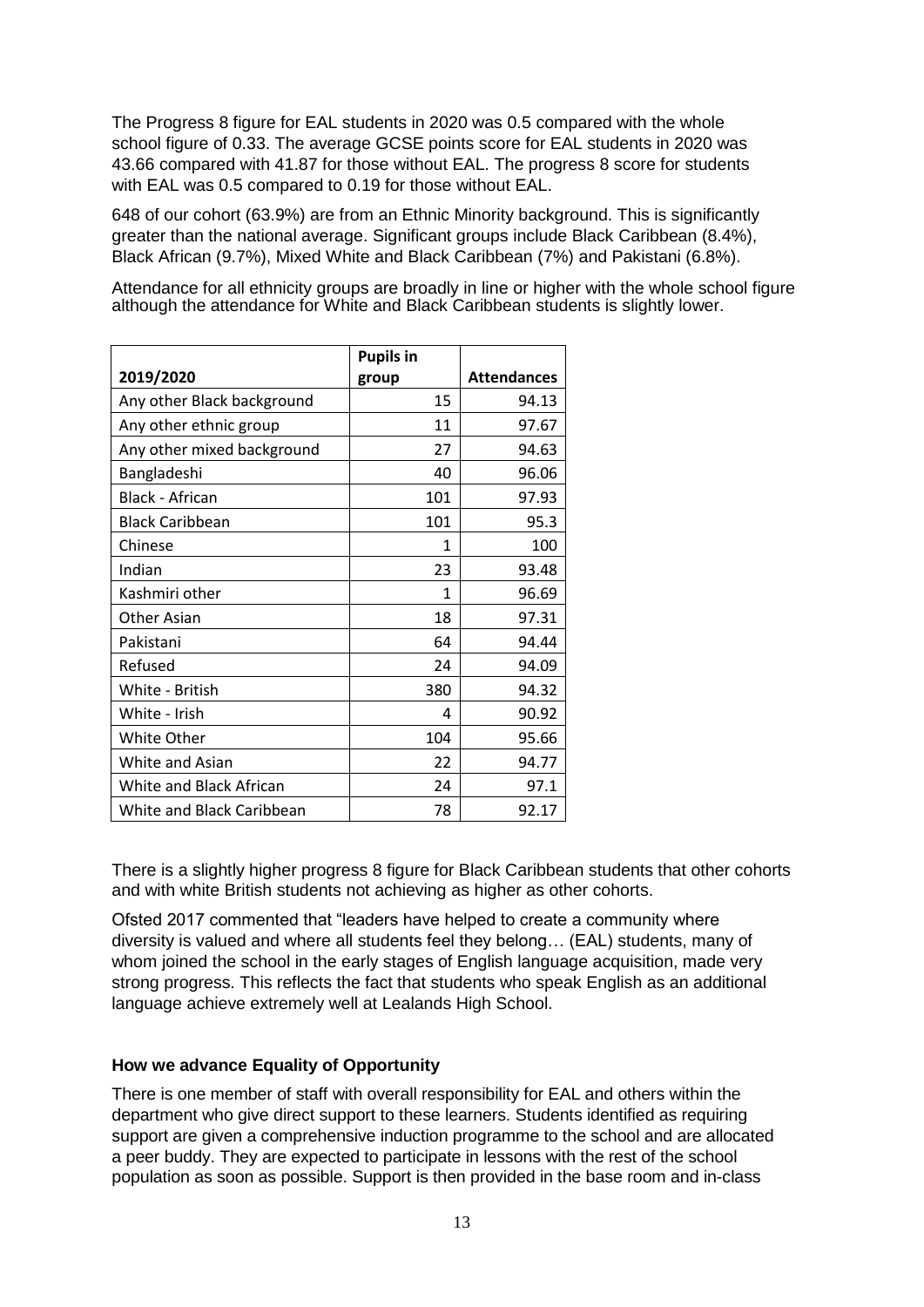to enable them to achieve at the highest possible level in English and in other subjects. Some EAL students have been provided with a pocket translator to use when required. Staff have been familiarized with the expected progression of EAL students through our CPD programme.

We understand and respect the values of differing races that make up our school and wider community. We encourage the development of a greater understanding of all races and deeper respect for their differences and similarities. Within the Humanities curriculum there are modules relating to the problems of racism, discrimination and prejudice and the religious and non-religious responses to these issues. The unit of work encourages students to think about and discuss discrimination and prejudice. There are modules related to protest movements, and the rights of individuals in relation to discrimination.

Schools projects take place across curriculum areas, for example we have a Commonwealth based Sport Day each year and diversity is celebrated through assemblies and within our Citizenship curriculum.

Value for the month posters are displayed in each classroom and this is an opportunity for students to engage with a range of global issues. Black History Month is recognised within the school calendar with students and teachers organising assemblies in order to raise awareness.

At tutor time we have checking-in and checking-out which is inclusive and encourages the sharing of experiences, spiritual reflection and celebrates the diversity of our cultures. Each year group also has Character and Culture days each week to discuss issues related to how students live together and get the best form each other and themselves. We also use assembly time to foster good relationships with different ethnic groups.

Our students often receive recognition at the African Caribbean Awards evening for outstanding achievement following our nominations. Our kitchen staff also take opportunities to recognise national and international events with special menus. We are a cohesive school with good relationships and visibly diverse friendship groups around school and on the staff.

#### **Impact and Next Steps**

Students from all ethnic groups mix very well at Lealands which is very noticeable throughout the school day. Our careful monitoring of groups of students within the school keeps us well informed about attitudes to learning and progress. We are clear about the groups of students who need enhanced support.

31 demerits were reported for racist incidents in 2018/19 which represents 0.001% of all demerits. Racist incidents are very rare and are discussed in the Progress, well-being and behaviour team meetings to ensure that each individual report to ensure that they are dealt with according to policy.

The school will continue to monitor closely the impact that exclusions have on individuals and groups and to implement strategies to try to reduce exclusions ensuring that no group is disadvantaged in any way.

## **d) Sex**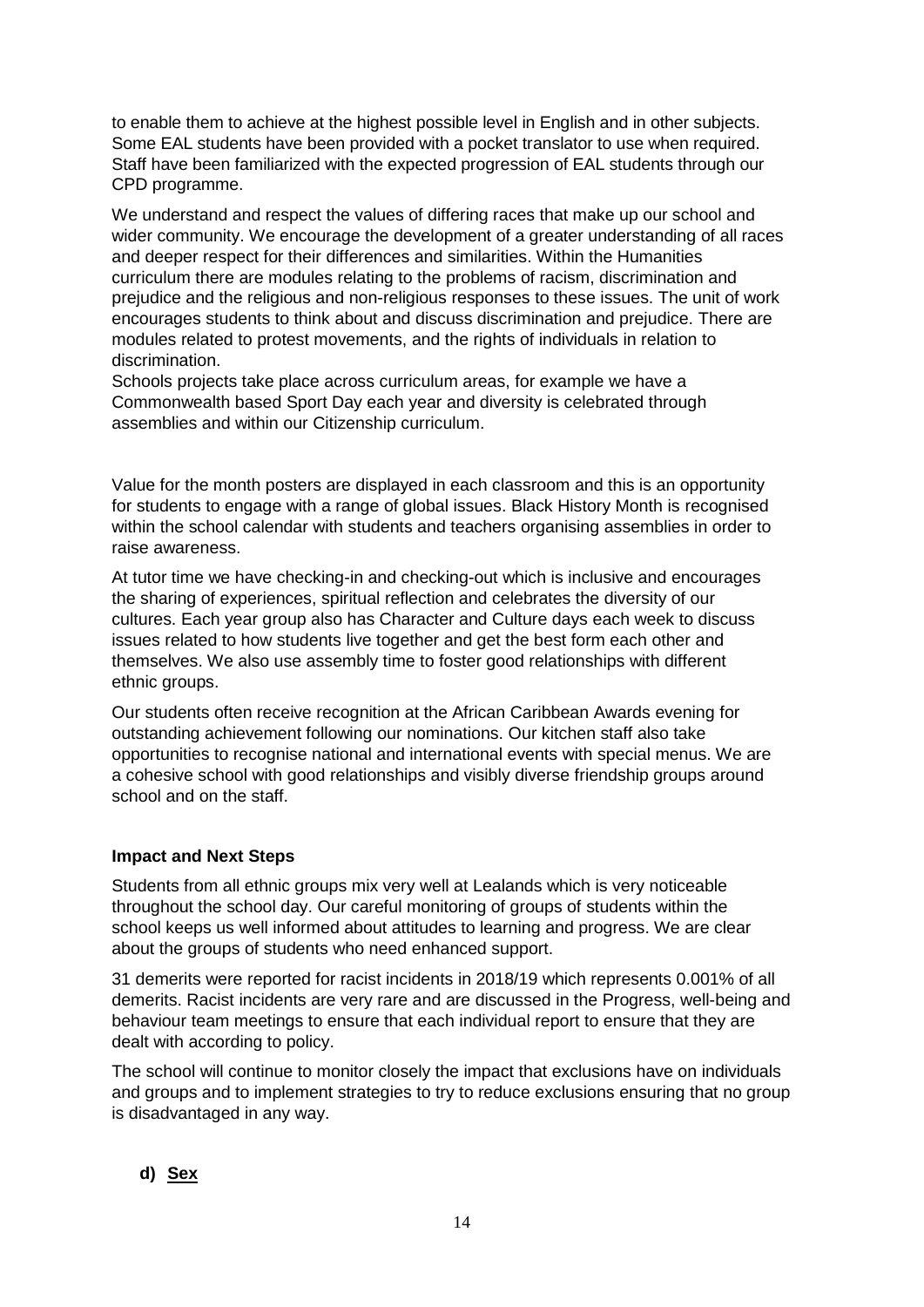We have a statutory duty to promote sex equality with due regard to the need to:

- eliminate unlawful sex discrimination;<br>• promote equality of opportunity:
- promote equality of opportunity;
- foster good relations between women and men, girls and boys.

We currently have 506 girls (50%) and 50 boys (50%) on roll. Attendance for these groups is 95.4% for girls and 94.5% for boys.

There was a difference in the percentage of exclusions given to girls (21 exclusions in 2019/20– 4.1%) and boys (35 exclusions in 2019/20 – 6.9%).

The progress 8 score for boys in 2020 was -0.03 compared to 0.73 for girls. Girls did better in both English and maths and both avoided a negative P8 figure in these subjects.

#### **How we advance equality of opportunity**

The school provides opportunities to reflect on moral dilemmas and stereotyping through the taught curriculum and to develop a greater understanding through the tutor and assemblies programme. In Citizenship lessons in year 7 students explore fairness in society. The taught curriculum supports students to develop their understanding of groups that can be discriminated against and the history associated with this such as the Suffragettes.

We actively seek opportunities to promote successful role models through programmes such as speakers for schools, visitors in assemblies and speakers at presentation evening.

We review our curriculum carefully to ensure that it meets the needs of all students and to understand patterns of subject choices so that these can be challenged where there appears to be a gender bias.

We actively promote role models of men and women in all careers through displays and our taught careers programme to break-down stereotypes and promote equality. Each year we hold a careers fair for students in all years groups.

We ensure that our visual materials demonstrate boys and girls participating in the wide range of opportunities available at the school and actively seek to avoid stereotyping and the promotion of traditional roles.

We provide a wide range of opportunities for both sexes to work, socialise, play and participate in extracurricular activities with and alongside each other.

Our SRE programme ensures that good relationships are understood and promoted. We are keen to develop further opportunities to engage with projects around healthy relationships and our Senior PSM ensures that relevant agencies are signposted to students.

One of the key themes that we have incorporated into our school system is the development of Students Leaders. We have an established Senior Student Leadership team within the school and we are developing leadership opportunities for students across all aspects of school life including Anti-Bullying Ambassadors, the Green Team, Sports Leaders, Language Leaders and Numeracy and Literacy Leaders.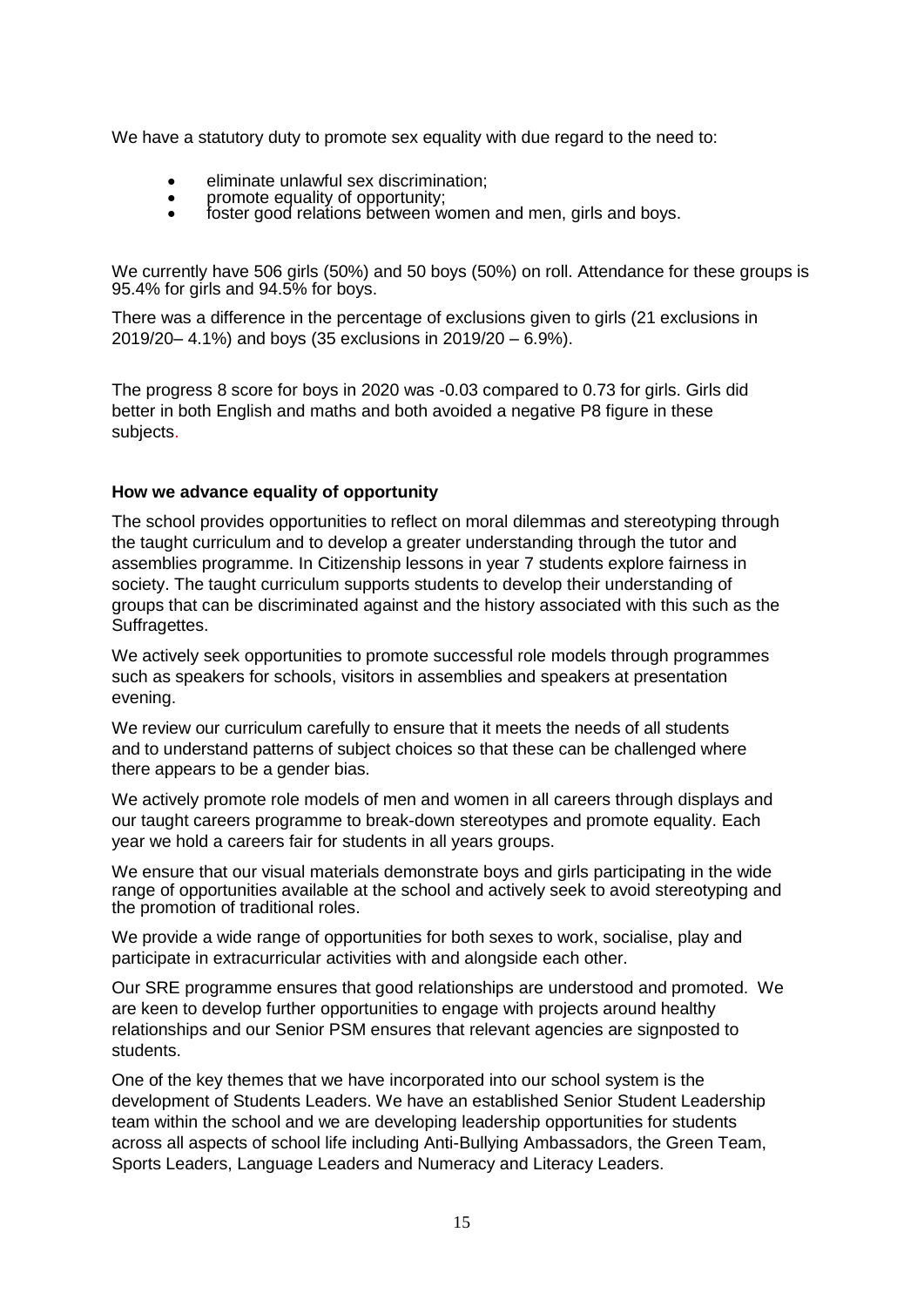#### **Impact and next steps**

The school works hard to ensure that pregnancy and maternity do not lead to discrimination and that adjustments are made as appropriate to try and ensure equality of opportunity.

A quality SRE programme is delivered via the Humanities Department in the summer term to years 7 to 10 coordinated by the second in department for Humanities. We are keen to implement further programmes around healthy relationships through involvement with the NHS, Camhs and other external agencies.

We are keen for both boys and girls to benefit from our teaching and learning initiatives across all year groups. The development of Student Leadership opportunities across the school will also be monitored to ensure that opportunities are available and taken up by both boys and girls. We will continue to closely monitor patterns in demerits and exclusions what this tells us about boys attitudes to learning.

Behaviour incident analysis shows that sexual incidents are extremely rare. If incidents do occur they are dealt with promptly and effectively in line with the whole school behaviour policy. Related incidents are discussed in the Progress, Well-being and Behaviour team meetings to ensure that each individual report to ensure that they are dealt with according to policy.

There have been some incidents related to the use of social media and this is something we are aware of and are tackling through our CitRs curriculum, computing curriculum, assemblies and in tutor time. Where incidents related to inappropriate use of social media occur, we use some external agency support to help us address the issues with individuals.

## **f) Religion and Belief**

We have a duty to carry out our functions with due regard to the need to:

- promote equality of opportunity;
- eliminate unlawful discrimination;
- promote good relationships;
- eliminate religious-related harassment.

#### **Summary Information**

There are 12 different religious groups declared within our school population. 35.8% of students are Christian, 30.5% have no religion, 18.7% are Muslim and 7.1% are Roman Catholic.

#### **How we advance equality of opportunity**

We value the place of faith and belief as well as the views of those with no religious belief. Students are encouraged to explore the beliefs of others through the taught curriculum and to develop greater understanding through the tutor and assemblies programme. Students are encouraged to share their beliefs and show respect for those of others. One example of this is through our 'check in/check out' sessions during tutor time on Mondays and Fridays. The school provides opportunities to celebrate diverse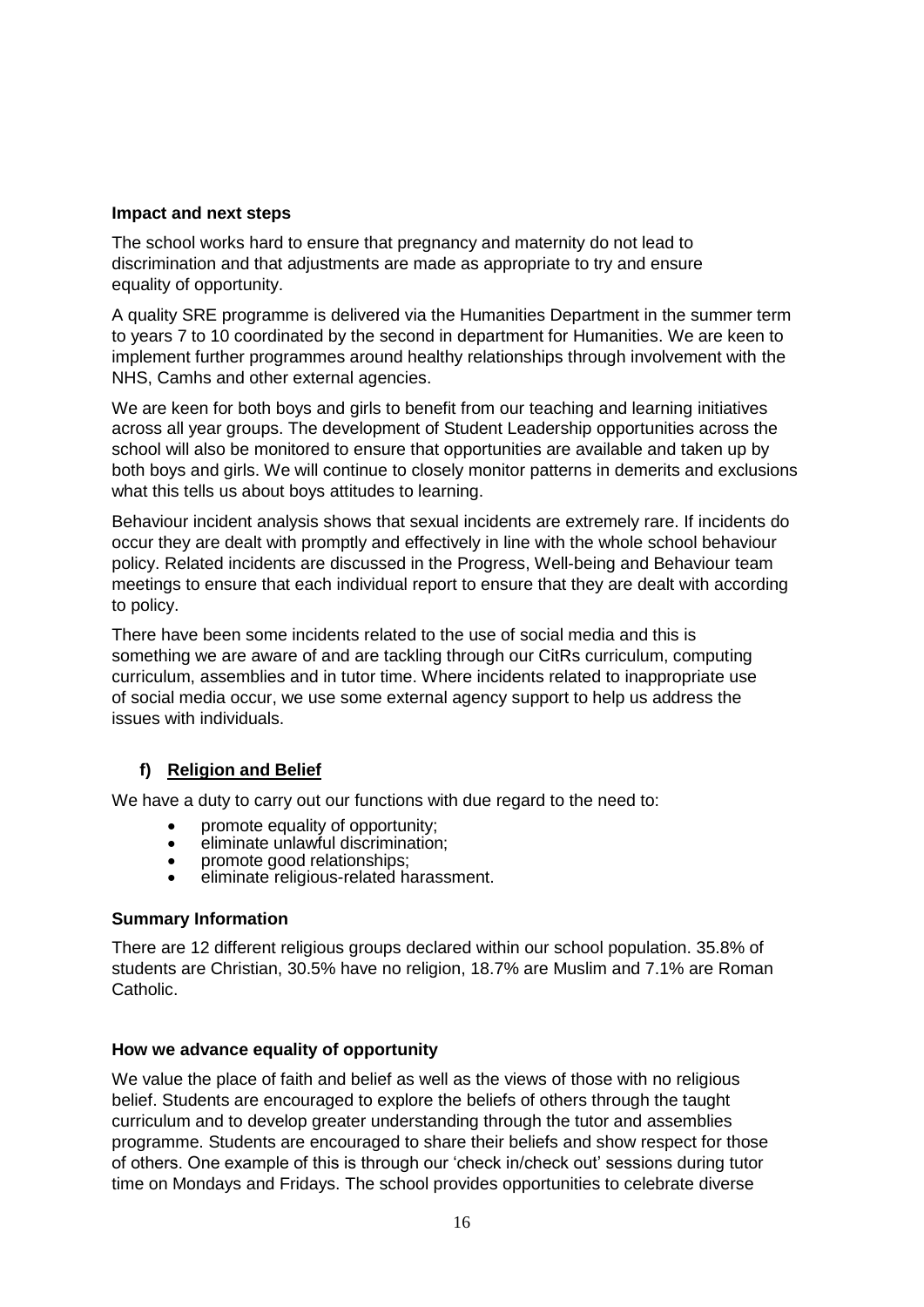beliefs through displays relating to a range of religious festivals. A room is made available for prayer so that students and staff may practice their beliefs appropriately in the school context.

We ensure that opportunities are available to all and where there is a faith based reason for non-participation we make sensible and appropriate adjustments in consultation with parents/carers. We provide role models and are fortunate to have staff from a range of faiths and none.

We ensure that our published literature, displays, prospectus and website demonstrate the fully inclusive nature of the school promoting positive images and equality of all people from different faiths and backgrounds. Prejudice and discrimination are challenged through work within Citizenship and Religious Studies as well as other areas of the school curriculum.

During tutor time and assemblies students are encouraged to develop their understanding of each other and specific attention is made to our religious diversity and shared values. We understand our duty around collective worship of a broadly Christian nature. This is achieved through the assembly and tutor programmes, where values and morals are explored from a range of religious and non-religious viewpoints.

#### **Impact and next steps**

Evidence from lesson observations as well as the way students act and behave towards each other around school indicate that students are extremely mature and accepting of each other, whatever their religion or belief. Students enjoy learning about each other's beliefs, and engage in discussions with interest and maturity. Ofsted 2017 commented that Lealands is "an inclusive school, where there are high expectations of what all students can achieve, and where every individual student receives strong levels of support, guidance and care. As a result, almost all students, including those who are disadvantaged and the most vulnerable, move successfully to the next stage of their education or employment."

Ofsted 2013 noted that the school is a, "harmonious multi-cultural community" and we strive to continue this.

All staff receive WRAP training to raise awareness of PREVENT soon after they join the school. Teachers will now need to take this training on board and apply it in everyday practice of safeguarding.

## **i) Sexual Orientation and Gender Re-assignment**

We have a duty to carry out our functions with due regard to the need to:

- promote equality of opportunity;
- eliminate unlawful discrimination;
- promote good relationships ;
- eliminate harassment.

#### **Summary Information**

In relation to the age of students at the school, it is uncommon for the school to be aware of sexual orientation. However, on occasions where students choose to make this known, we ensure that we have due regard to our duties and work hard to ensure that they feel fully included in school life and in no way discriminated against. Where a student or member of staff is in the process or gender-reassignment or chooses to dress and behave in a way which is different from other members of their sex, we will make appropriate adjustments to support them to avoid discrimination and be able to participate fully in school life.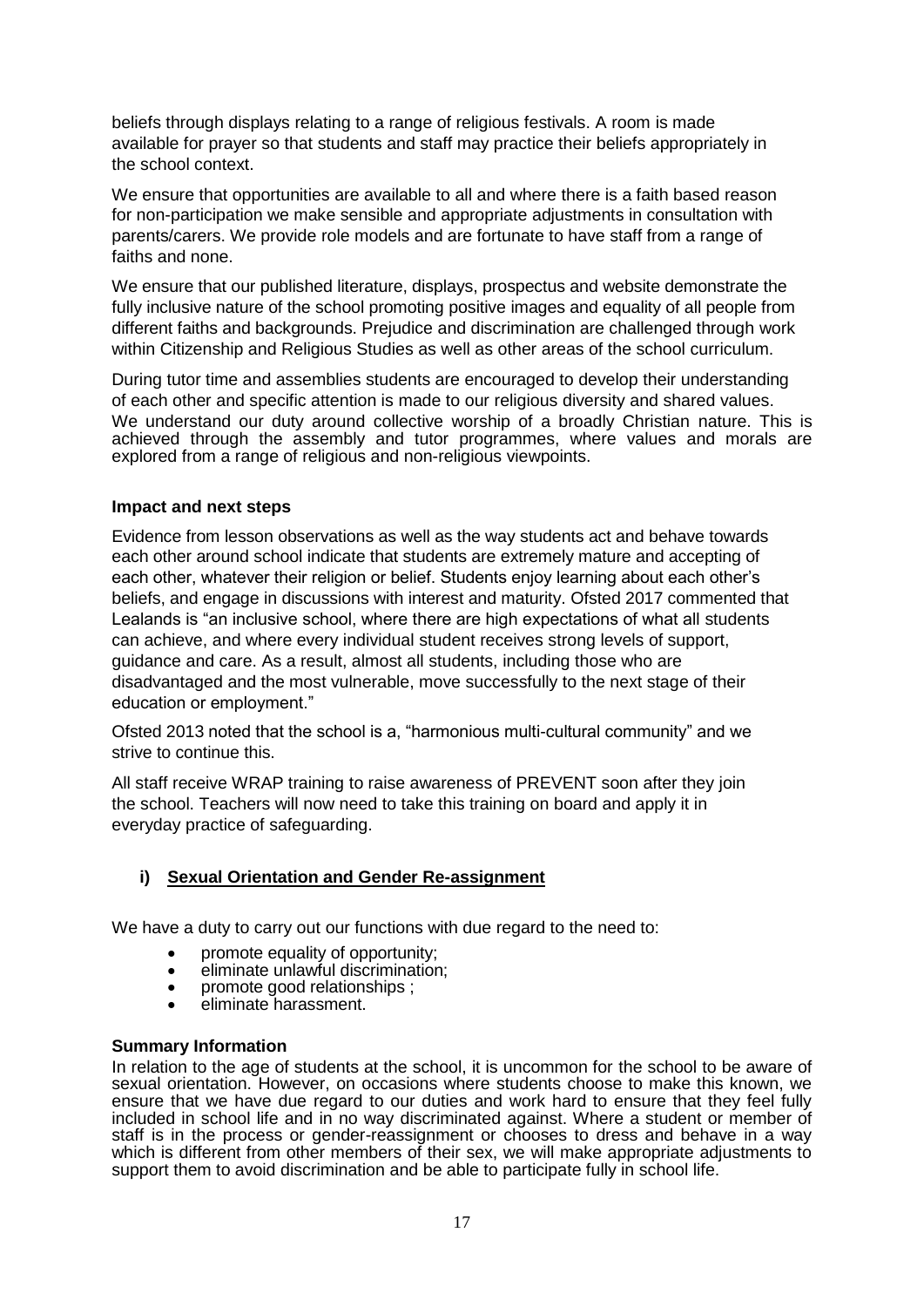#### **How we advance equality of duty**

We are conscious that at this young age, a number of students may be struggling with or uncertain about their own gender identity and sexual orientation so we provide counseling (Relate) and sign-posting to appropriate agencies.

We tackle all instances of homophobic bullying in line with our school policies and these are recorded and monitored.

We ensure that students and staff are free to express their sexuality without fear of discrimination or prejudice.

We promote acceptance and understanding through positive successful role models in the taught curriculum of people who are of a range of sexual orientations including the exploration of Islamic views and Christian views on homosexuality.

We ensure all staff and students use appropriate language and show respect to one another so as not to denigrate any individual or group on the basis of their sexual orientation.

We deal with stereotyping and prejudice within our taught curriculum; particularly in History, Citizenship and RS.

We seek to support individuals as appropriate and we will listen to students and staff so that we can act where necessary to foster and achieve good relations.

The second in department for the Humanities faculty oversees and reviews the content of the SRE programme each year with feedback from teaching staff, members of the safeguarding team and students.

#### **Impact and next steps**

Concerns related to equality and diversity incidents are rare. 21 demerits were reported for equality and diversity related incidents in 2018-19 which represents less than 0.001% of all demerits points. Incidents related to equality and diversity are discussed in the Progress, well-being and behavior team meetings to ensure that each individual report to ensure that they are dealt with according to policy.

If they do occur they are dealt with they are dealt with promptly and effectively according to the school behaviour policy.

#### **10. Lealands High School Equality Objectives**

The Equality Act 2010 requires us to publish specific and measurable equality objectives. Our equality objectives are based on our analysis of data and other information. Our equality objectives focus on those areas where we have agreed to take action to improve equality and tackle disadvantages.

#### **Objective 1**

#### *To improve the attendance of SEND students to close the attendance gap between these students and non SEND students.*

**Why we have chosen this objective:**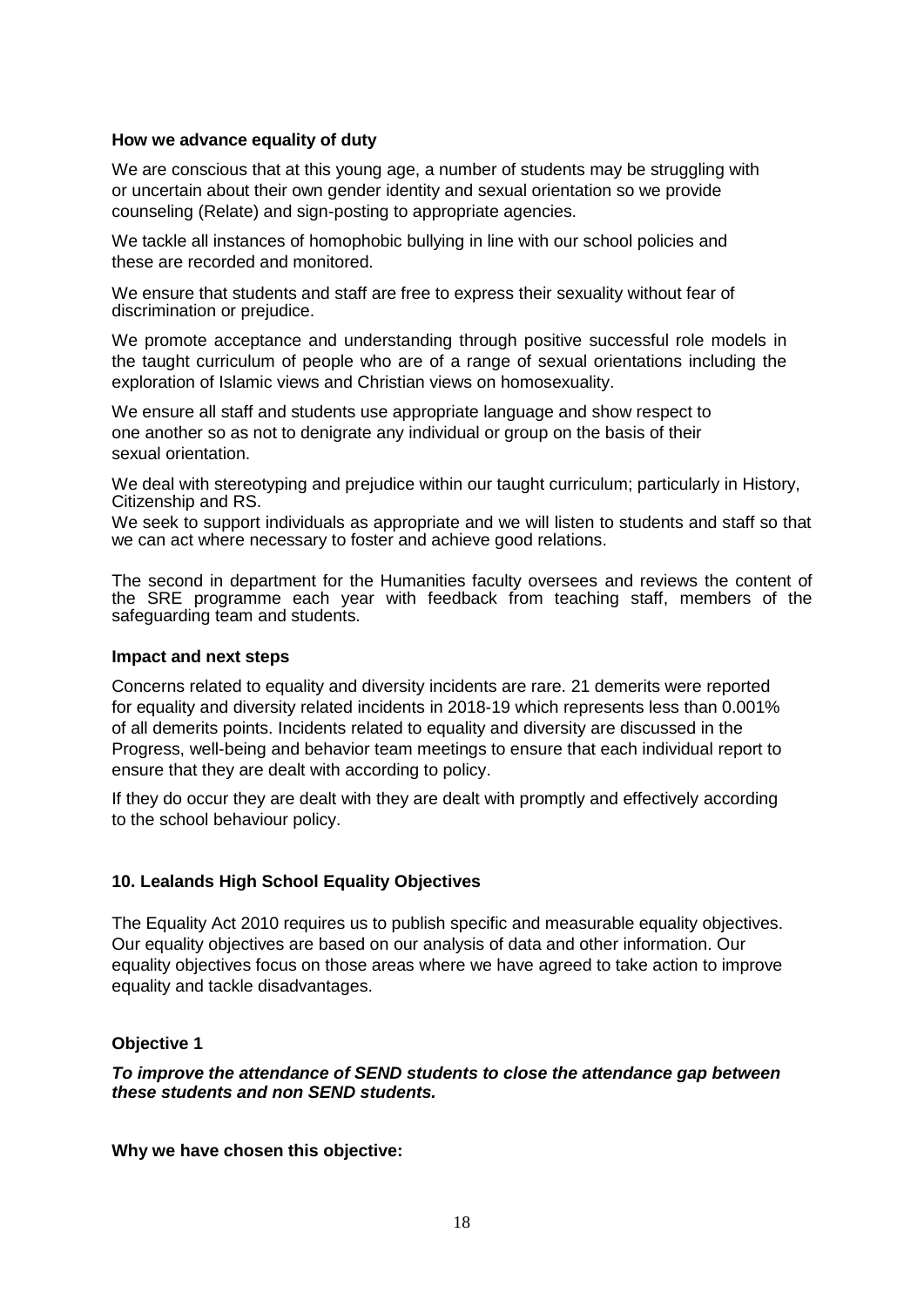Over the last 3 years there has been a significant gap in attendance between SEND students and non SEND students. Whilst we feel this is linked more to individuals than the group characteristics, we carefully monitor this group figure and act with specific strategies to close this gap and raise the attendance of this group.

#### **To achieve this objective we plan to:**

This objective is written into our whole school Achieving Excellence Plan and data is monitored by members of the Senior Leadership Team who work directly with the pastoral team, the attendance officer and the EWO.

Specific strategies including individual mentoring sessions, group assemblies and attendance workshops are in place to raise the attendance of this group.

#### **Objective 2**

*To monitor and analyse information to ensure that SEND and White and Black Caribbean students are: not disadvantaged in relation to the decisions made regarding fixed term exclusions.*

#### **Why we have chosen this objective**

In 2016/17 our exclusion figures indicate that a greater proportion of SEND students and Mixed White and Black Caribbean Students received fixed term exclusions compared to the whole school cohort. The figure for SEND students was 22%.This rose to 23.3% in 2017/18 but dropped in 2018/19 to 17.3%. In 2016/17 the figure for Mixed White and Black Caribbean students was 22.6% compared to a whole school figure of 12.2%. This dropped to 18.5% in 2017/18 and dropped significantly again in 2018/19 to 10.5%.

In 2019/20 the figures are taken from September 2019-March 2020 due to school closure after this date. This means that the actual figures are not comparable to previous year due to the shorter timescale. However during this year SEND Exclusion figures were 12.8% compared to the whole school figure of 5.5% and the Mixed White and Black Caribbean figure was 14%.

#### **To achieve this objective we plan to:**

We will ensure that we consider fully the impact that whole school initiatives may have on these groups as well as other groups of students within Lealands. We will introduce strategies which particularly support these groups without disadvantaging other groups. We will ensure that all monitoring of data focuses on these groups.

Our Achieving Excellence Plan for 2018-19 includes actions related to ensuring that provision is in place for developing all our students to facilitate increase in positive attitudes to learning including leadership opportunities and opportunities for celebration of success. We will ensure:

- all students have consistent opportunities to celebrate the success of individuals.
- all students are able to increase opportunities to demonstrate leadership and responsibility within the pastoral structures in the school.